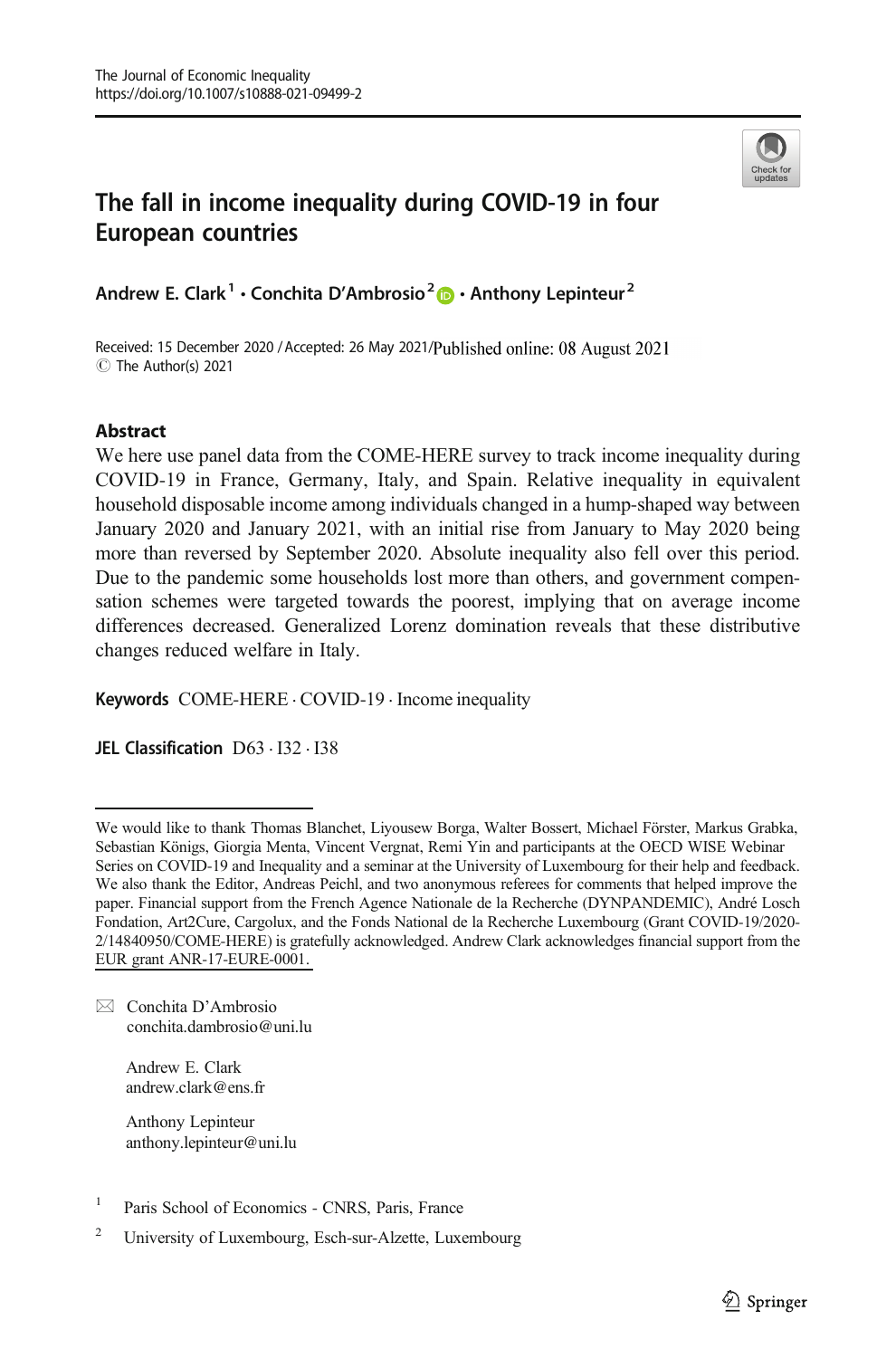# <span id="page-1-0"></span>1 Introduction

At the time of writing, over 150,000,000 cases of COVID-19 have been reported globally, and the number of new infections in some Western European countries like France, Germany, Italy and Spain is just starting to fall thanks to vaccination campaigns. In line with epidemiological models (Ferguson et al. [2020;](#page-17-0) Lourenco et al. [2020\)](#page-18-0), many governments adopted policies starting in March 2020 that aimed to restrict population movement (such as lockdowns, travel restrictions and curfews). The rationale for these restrictions was to save lives and prevent health systems from being overwhelmed. These restrictive policies have produced unprecedented effects on household incomes, which governments have addressed via extraordinary measures such as furlough payments and the direct support targeted at those who were more in need during the pandemic. While much of this effort has been national, in Europe the European Union recently agreed to complement national programmes via the largest-ever stimulus package of €1.8 Trillion to help rebuild a greener, more-digital and more-resilient post-COVID-19 Europe.

There is a very fast-growing literature on the impact of COVID-19 lockdowns (some examples are Brodeur et al. [2021,](#page-17-0) Layard et al. [2020](#page-18-0), and Fang et al. [2020\)](#page-17-0), and more generally the economic and distributional consequences of the COVID-19 pandemic. Our aim here is to track household disposable-income inequality during the COVID-19 period using direct information from surveys on income.

We have access to a unique longitudinal high-frequency information on household disposable income in four European countries (France, Germany, Italy and Spain) from the COME-HERE panel survey run by the University of Luxembourg since the end of April 2020. COME-HERE allows us to track relative and absolute inequality in equivalent disposable household income among individuals from January 2020, our pre-COVID-19 observation, to January 2021.

In line with the predictions from most micro-simulation analysis (Almeida et al. [2021](#page-17-0), Brewer and Tasseva [2021,](#page-17-0) O'Donoghue et al. [2020,](#page-18-0) Li et al. [2020,](#page-18-0) Brunori et al. [2020](#page-17-0)), relative inequality in our four countries fell from January 2020 to January 2021. The same country pattern is found in indices of absolute inequality (measuring the gaps in income levels, as opposed to shares). Following the pandemic, some households lost more than others, as we will discuss in detail below. Since government compensation schemes were both targeted towards the poorest and transferred amounts that mostly did not fully compensate for losses of the richer, income differences decreased.

The decomposition of these changes in relative inequality by age, gender, education, and labour-force and marital statuses reveals that most movement has been within groups; the between-group changes are mixed.

The remainder of the paper is structured as follows. Section 2 reviews the literature on the effect of the COVID-19 pandemic on income changes and inequality, and Section [3](#page-3-0) describes the COME-HERE survey and the measures of inequality we use. Section [4](#page-9-0) then presents our results regarding the evolution of income inequality in France, Germany, Italy and Spain between January 2020 and January 2021. Section [5](#page-13-0) presents a number of robustness checks, and Section [6](#page-16-0) concludes.

### 2 Literature review

The COVID-19 pandemic has had substantial effects on individual outcomes. Some of the work in this area has explicitly focused on the labour market. Adams-Prassl et al. [\(2020\)](#page-17-0) show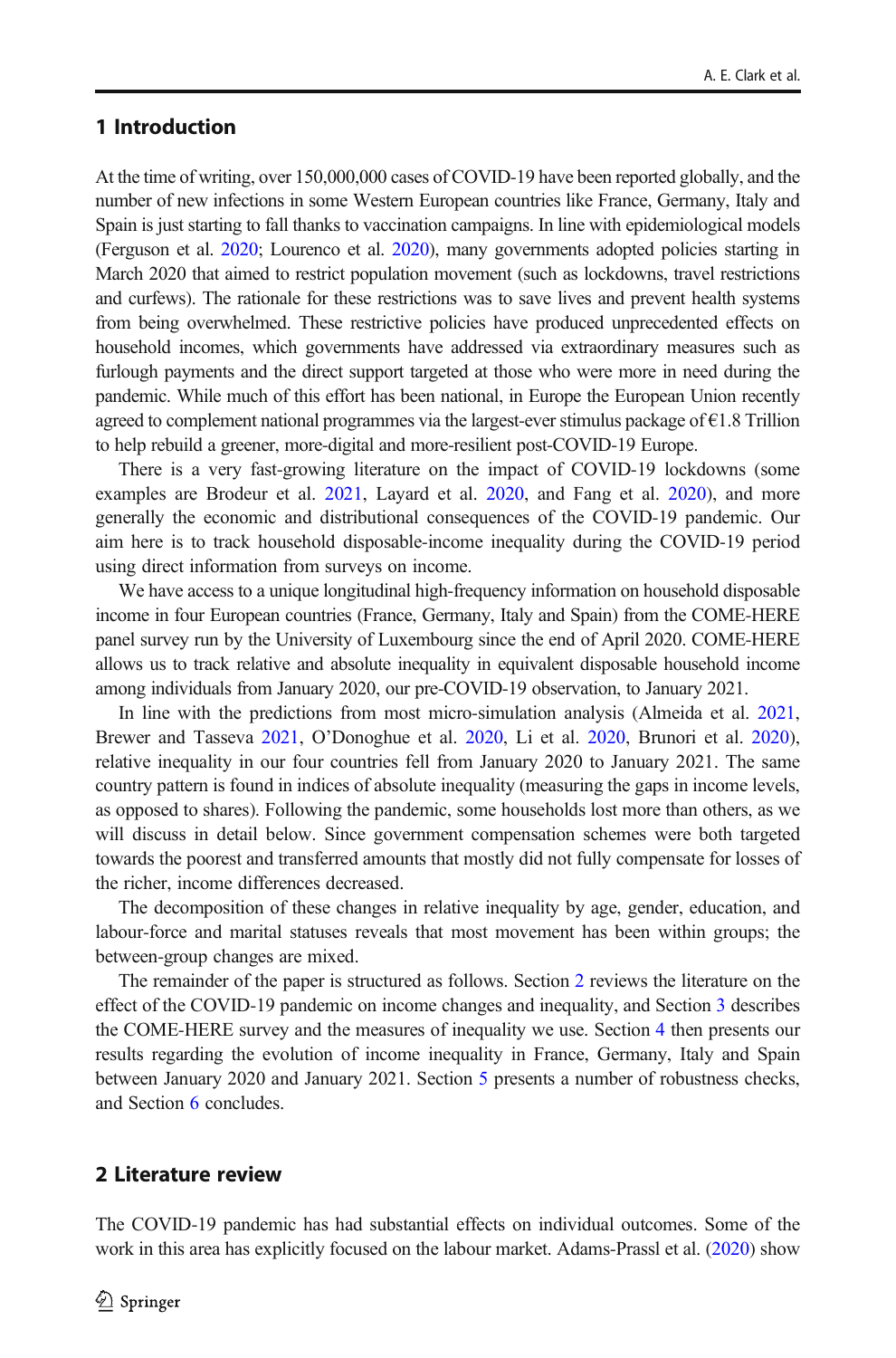that the pandemic in March and April 2020 had a negative impact on labour-force participation (LFP) and working time: these effects were stronger in the UK and the US than in Germany, and, within countries, hit less-educated workers and women harder, and so exacerbated preexisting inequality. Using US data from the American Time Use Survey in 2017 and 2018, Alon et al. ([2021](#page-17-0)) predict that the COVID-19 shock will increase gender inequality by placing a disproportionate burden on women. Compared to past recessions, the fall in employment due to social distancing had a greater effect on sectors with high female-employment rates; at the same time, women have shouldered the lion's share of the burden of greater childcare following the closure of schools and daycare centres. Using Spanish data, Farré et al. [\(2020\)](#page-17-0) come to similar conclusions. Exploiting variations across US States in COVID-19 cases and death, Beland et al. ([2020](#page-17-0)) show that COVID-19 increased unemployment, reduced hours of work and LFP, but had no significant effect on wages: these detrimental effects were more pronounced for some types of workers (e.g., Hispanic and younger workers). Similar conclu-sions are reached by Guven et al. ([2020](#page-18-0)), using the Longitudinal Labour Force Survey data up to the end of May 2020 in Australia: COVID-19 reduced LFP by 2.1 %, increased unemployment by 1.1 % and produced a one-hour drop in weekly working hours. The effect again differed across groups, with the LFP and working hours of the less-educated being more affected, and unemployment rising more for immigrants and those with shorter job tenure or occupations unsuitable for remote work. Bottan et al. [\(2020\)](#page-17-0) equally underline the greater impact of COVID-19 on the least well-off in Latin America and the Caribbean between January and April 2020 using online-survey data. Bonacini et al. [\(2020](#page-17-0)) simulate the feasibility of working from home using data on worker characteristics in Italian surveys from 2013 to 2018. Working from home is suggested to be easier for male, older, better-educated and higher-paid workers, increasing labour-income inequality. The four hypothetical scenarios of stringent policy response across 29 European countries in Palomino et al. [\(2020\)](#page-18-0) also produce uneven wage losses and rising wage inequality.

The above contributions covered the labour market; we here wish to focus on household disposable income, of which labour income is only one (important) part. Beyond direct labourmarket intervention, governments have also implemented a variety of other policies, such as mortgage holidays, rent support, and fiscal, monetary and macro-financial policies. The policy tracker of the IMF contains an excellent, and regularly-updated, summary of the key government economic responses in 197 countries (see [https://www.imf.org/en/Topics/imf-and](https://www.imf.org/en/Topics/imf--and--covid19/Policy--Responses--to--COVID--19)[covid19/Policy-Responses-to-COVID-19](https://www.imf.org/en/Topics/imf--and--covid19/Policy--Responses--to--COVID--19)).

Two broad approaches have been taken to track household disposable-income inequality during COVID-19. The first appeals to micro-simulation and calibration, due to the scarcity of adequate recent micro data. Using EUROMOD, Almeida et al. [\(2021\)](#page-17-0) simulate separately the effect of the pandemic and the subsequent policy responses in 27 European countries. In the absence of policy response, the 2020 relative Gini coefficient would have risen by 3.6 %, but following the policy response relative inequality it instead fell by 0.7 %. Brewer and Tasseva ([2021](#page-17-0)) reach the same conclusion using the UK module of EUROMOD, with there being lower values of the Gini coefficient, Theil index and Mean Logarithmic Deviation in 2020 from the COVID-19 policy responses and the pre-existing tax-benefits system; see also O'Donoghue et al. ([2020](#page-18-0)) and Li et al. ([2020](#page-18-0)) for Ireland and Australia, respectively. Brunori et al. ([2020](#page-17-0)) simulate the short-term effects of two months of lockdown on the Italian income distribution in the IRPET MicroReg tax model. Again, the Gini coefficient for equivalent disposable household income falls due to policy interventions that target the poorest, from 0.3396 to 0.3373. However, the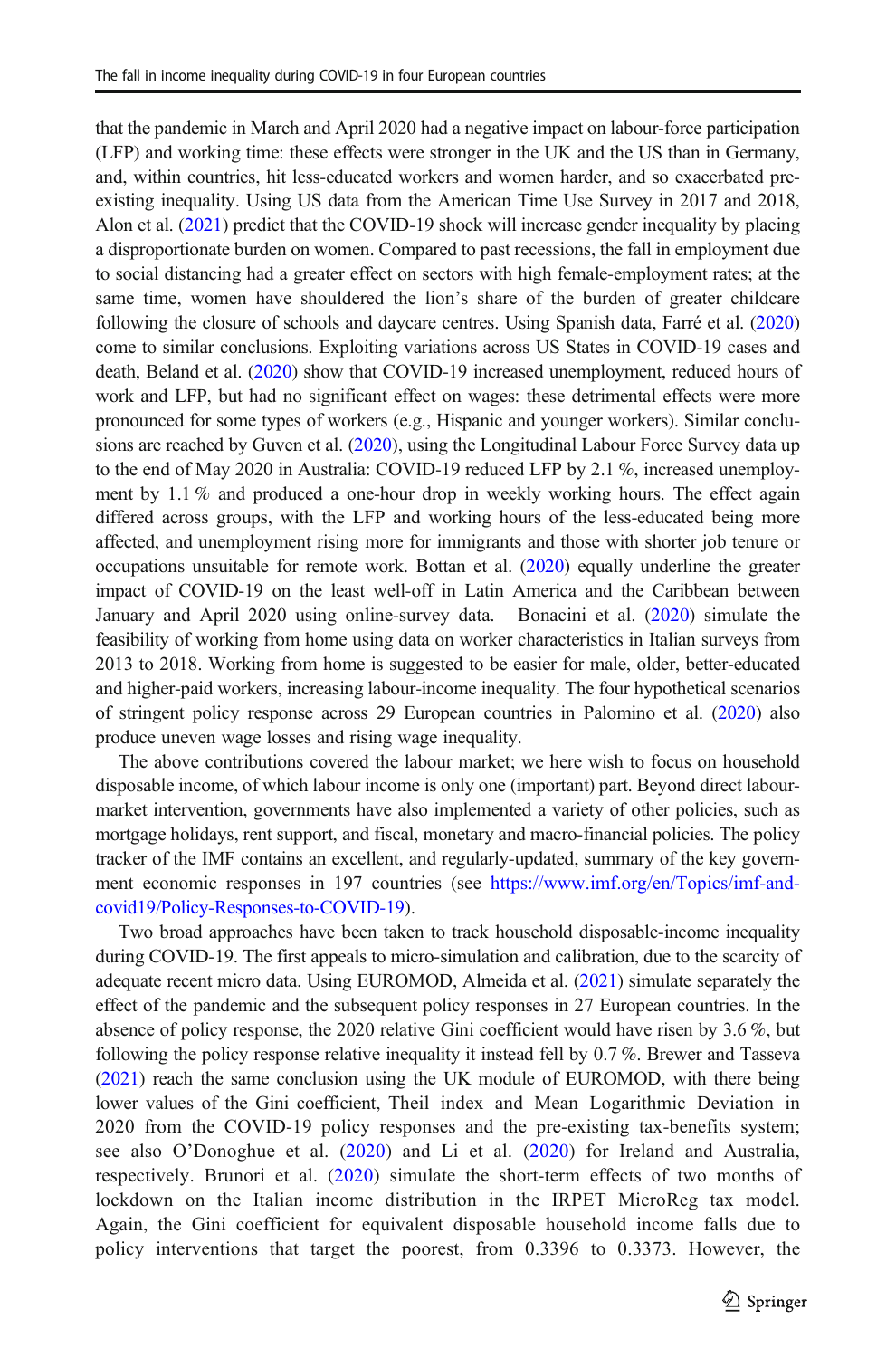<span id="page-3-0"></span>Italian analysis using EUROMOD in Figari and Fiorio [\(2020\)](#page-17-0) predicts rising inequality from one month of lockdown.

The second approach to income inequality uses direct information from surveys on income changes. This data is scarcer, and is often cross-sectional and of relatively-low frequency. Brewer and Gardiner ([2020](#page-17-0)) suggest that the probability of reporting lower household income was relatively constant across pre-COVID-19 income quintiles in a cross-section of 6,000 UK adults in early May 2020. Belot et al. ([2021](#page-17-0)) use cross-section data from China, Japan, South Korea, Italy, the UK and the US in April 2020 (around 1,000 respondents per country) to show that those aged 18–25 were more likely to experience a drop in household income. Neither of these papers calculates formal inequality indices. Very recently, Grabka ([2021](#page-17-0)) analysed the COVID-19 sample of the German Socio-Economic Panel (SOEP), and showed that the Gini coefficient on current net monthly household income in Germany was slightly lower during the second lockdown of January/February 2021 as compared to its 2019 value. This relative inequality decline is attributed to the income losses suffered by the self-employed, with downwards movements from the top half of the income distribution. Grabka [\(2021\)](#page-17-0) also reports no change in the average income of those in the bottom half of the income distribution thanks to the Federal government's expansive economic policy. Our results for Germany confirm all of the above findings, and generalise them to other EU countries.

The scarcity of data from surveys on income, let alone longitudinal and cross-country, is understandable given the cost and associated challenges. As Figari and Fiorio ([2020](#page-17-0), p.2) note: "Lack of longitudinal up-to-date information on household income and labour market circumstances, usually available a few years after the economic shock and in a limited number of countries only, constrains the possibilities for empirical analysis". Our use of recent, highfrequency cross-country panel data helps to fill this gap.

## 3 Data and method

The data we use here are from the COME-HERE (COVID-19, MEntal HEalth, REsilience and Self-regulation) panel survey collected by the University of Luxembourg. The survey was conducted by Qualtrics in France, Germany, Italy, Spain and Sweden. Respondents complete an on-line questionnaire that takes approximately 20 min. Qualtrics runs specialised recruitment campaigns via its partner network, and is able to contact groups that may be hard to reach on the internet (older respondents, for example). Qualtrics uses stratified sampling, and the COME-HERE samples are nationally-representative in terms of age, gender and region of residence. Qualtrics also has data-quality protocols: for instance, the information supplied by respondents who answer the questionnaire in under ½ of the median survey-completion time is not retained, and a replacement interview is conducted. In the same spirit, the IP addresses of the respondents are checked and digital-fingerprinting technology is used to ensure that observations are not duplicated. Ethics approval for our study was granted by the Ethics Review Panel of the University of Luxembourg. The COME-HERE dataset collects information at the individual and household levels, and is longitudinal. The first five waves of survey, which provide the data analysed here, were conducted around May 1st 2020, June 9th 2020, September 5th 2020, November 20th 2020 and March 1st 2021. At least three more waves are planned for 2021.

Over 8,000 individuals took part in the first survey wave, and were then invited to respond to all subsequent waves (there have been no refreshment samples, given the satisfactory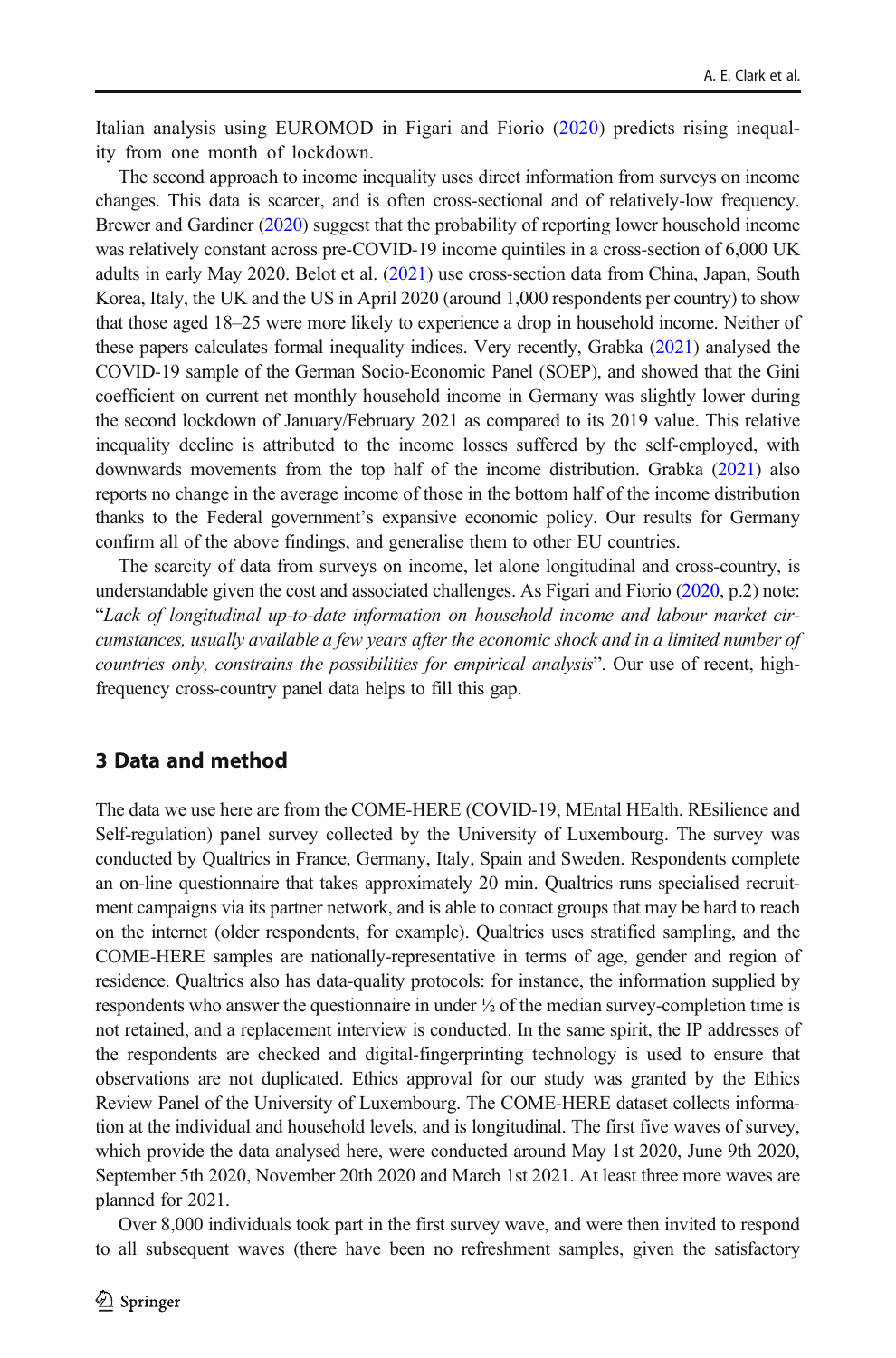response rates). Around 85 % took part in at least one other survey wave, with 39.3 % participating in all five waves,  $22.2\%$  in four waves,  $12.1\%$  in three waves, and  $11\%$  in two waves. Our analysis will be carried out on unbalanced panel data. We do not restrict our analysis to the balanced panel as this would sharply reduce the total number of observations per country (with under 40 % of respondents participating in all five surveys), and it is traditional in the inequality literature not to do so. The balanced panel actually produces figures, available upon request, that are somewhat in line with those from the unbalanced panel. Moreover, we show in the robustness checks that the use of sample weights, which guarantee national representativeness and account for selective attrition, makes little difference to our results.

The objective of the survey is to not only collect sufficient individual information to describe living and mental-health conditions during COVID-19, but also identify recent changes and events that might have affected individuals' lives. Standard sociodemographic characteristics such as age, gender, education, and labour-force and marital statuses were also collected. Special survey modules in some waves addressed topics such as risk attitudes, time discounting, preferences for redistribution, income comparisons, and working conditions.

We measure income inequality via a question in each survey wave asking respondents about their household disposable income two to four months prior to the survey, with responses in the following bands: "0 to 1250 Euros", "1250 to 2000 Euros", "2000 to 4000 Euros", "4000 to 6000 Euros", "6000 to 8000 Euros", "8000 to 12500 Euros" and "Over 12500 Euros". Our empirical analysis will cover household disposable income at four points in time. The first is January 2020 (reported in Wave 1), that we will take as the pre-COVID-19 figure. The second refers to May 2020 (from Wave 3), at the end of the first COVID-19 wave. The third refers to September 2020 (from Wave 4), after the Summer but before the beginning of the second wave of COVID-19 in Europe, while the fourth point in time is January 2021 during the third COVID-19 wave. The income question in Wave 2 adds little information, as it comes from April 2020, yielding very similar figures to those for May 2020 from Wave 3.

To track the evolution of income inequality across Europe, we first estimate Lorenz curves and calculate four relative measures of inequality: Gini, and three members of the Generalized Entropy family - Mean Logarithmic Deviation ( $GE(0)$ ), Theil  $(GE(1))$  and half the square of the Coefficient of Variation (GE(2)). These indices differ in their sensitivity to income changes, with the Gini coefficient being more sensitive to income differences around the mode of the distribution, and Generalized Entropy measures increasingly to changes affecting the upper tail as the parameter value in parentheses rises from 0 to 2. We then ask if the observed changes are welfare-improving, and look for Generalized Lorenz dominance that combines information on relative inequality and mean incomes.

The Generalized Entropy measures are the only Lorenz-consistent indices that are additively decomposable by population subgroups. We make use of this property in the next section to see if some groups were more affected than others, and decompose relative inequality within and between age, gender, education, and labour-force and marital status.

The scale-invariance property of the Lorenz-consistent measures implies that inequality remains unchanged as all incomes change by the same proportion: we measure inequality in income shares. This is not the only way forward, and departures from the relative criterion have become increasingly common following the finding in Atkinson and Brandolini [\(2004\)](#page-17-0) that the evolution of world income inequality was not the same using relative and absolute measures. We thus also calculate absolute measures of inequality. The translation-invariance property of these indices imply now that inequality is unchanged as all incomes change by the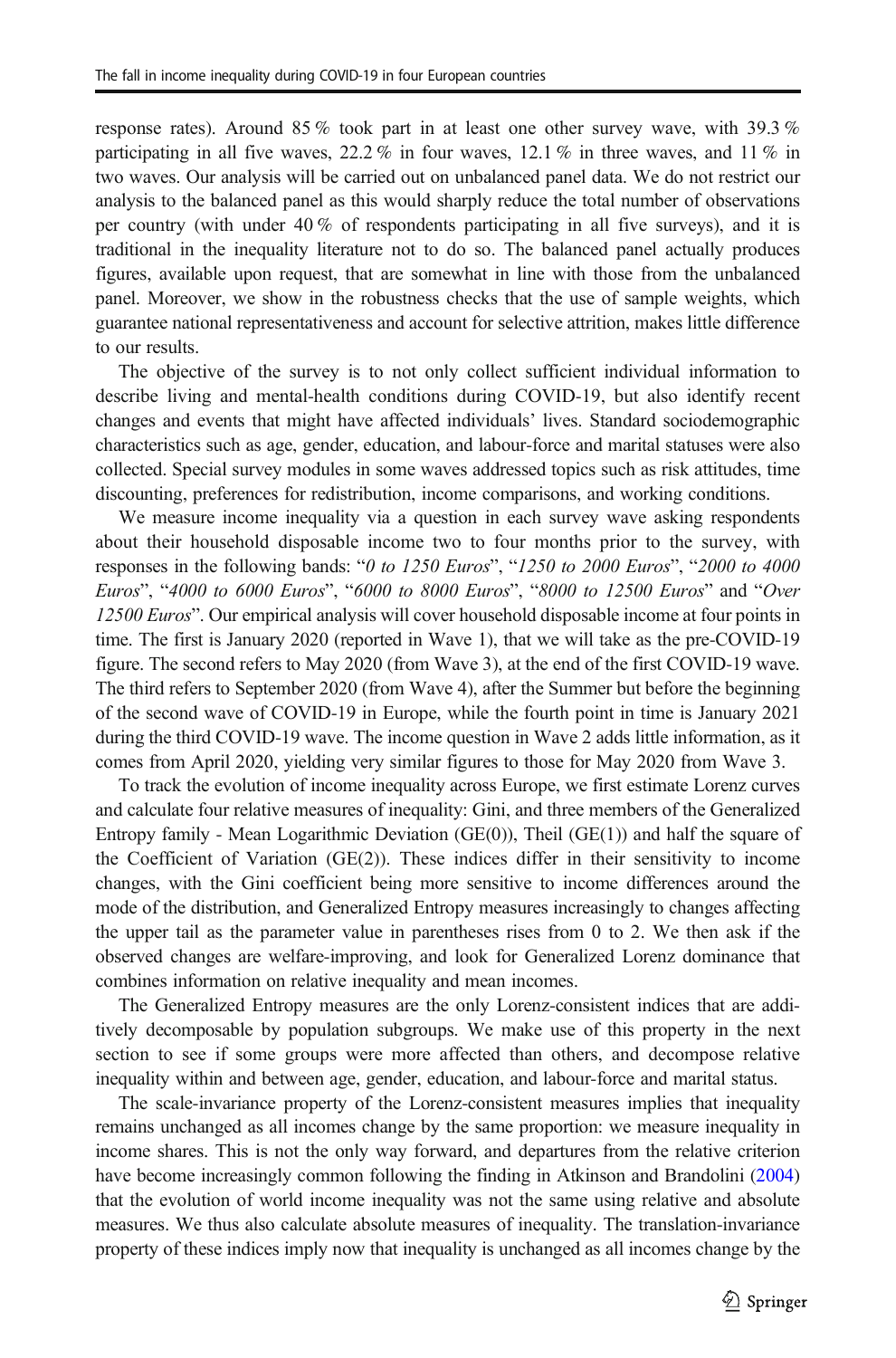same amount: we measure inequality in levels of income. We will here consider the absolute Gini coefficient, the variance of the income distribution, and two versions of the Kolm index with inequality-aversion parameters of  $5*10<sup>-4</sup>$  and  $10<sup>-4</sup>$  (the results are very similar with other parameter values).

Our empirical analysis covers all respondents with valid information on disposable household income. As this latter is measured in bands, we take the mid-point in Euros and in PPP (using 2019 Euros for household final consumption expenditures as the reference). We attribute a value of 12 500 Euros to the open-ended top income category: this value produces the best fit when comparing our relative Gini coefficients in January 2020 to those produced by Eurostat in 2019. Each income figure is then equivalised using the square root of the number of household members, and the resulting value is attributed to each household member. The decomposition by population subgroups is carried out taking as reference the characteristics of the survey respondent.

The analysis sample is made up of the French, German, Italian and Spanish samples. There are 19,237 observations (6,444 individuals) in the analysis sample. Each country represents roughly 25 % of the total sample. We do not include Sweden in the analysis sample as the number of observations is relatively low (fewer than 600 observations in January 2021).

It is natural to compare COME-HERE to the benchmark dataset used in Europe to monitor poverty and inequality, EU-SILC. The latter is a collective enterprise at the European Union level by National Statistical Institutes under the coordination of EUROSTAT with immense expertise in data collection and production. COME-HERE is not on the same scale as EU-SILC, but has the great advantage of already being available and offering multiple observations from 2020 to 2021, which are fundamental qualities for the monitoring of inequality during the pandemic. When we compare our relative Gini coefficients from January 2020 to the latest figures produced from EU-SILC using the same equivalence scale, we find very similar values: the EU-SILC Gini coefficients in 2019 for France, Germany, Spain and Italy were respectively 0.295, 0.293, 0.331 and 0.335; the analogous January 2020 COME-HERE figures were 0.294, 0.302, 0.336 and 0.339. None of these differences are over 0.8 Gini points. We also find that the average equivalised disposable household incomes in COME-HERE in France and Germany in January 2020 are very similar to those that can be calculated from the most recent EU-SILC wave (after applying the same equivalence scale and PPP indices). The picture is somewhat different in Spain and Italy, where the average COME-HERE equivalised disposable household incomes are around 20 % lower than those in EU-SILC, so that we are missing some observations in the right tail of the income distributions. The similarities in terms of Gini coefficients between the two datasets are reassuring for the analysis of inequality. In addition, we are mainly interested in monitoring changes over time, so the level values at baseline are somewhat less of a concern.

Before turning to the analysis of inequality in the next section, we first describe the observed changes in income densities via the summary statistics in Table [1](#page-6-0) and the histograms in Fig. [1](#page-7-0). In Table [2](#page-8-0) we report the evolution of mean equivalised disposable household income in PPP by the respondent's labour-force status in order to help track the economic effects of lockdowns. Average equivalised disposable household income across almost all countries is U-shaped from January 2020 to January 2021. The income fall from January to May 2020 likely reflects the COVID-19 outbreak per se and the initial restrictive measures, and the subsequent recovery the governmental compensation schemes implemented throughout 2020 and the reorganisation of economic activities. This U-shaped income pattern is found in all individual countries bar France, where income instead rose fairly steadily from January to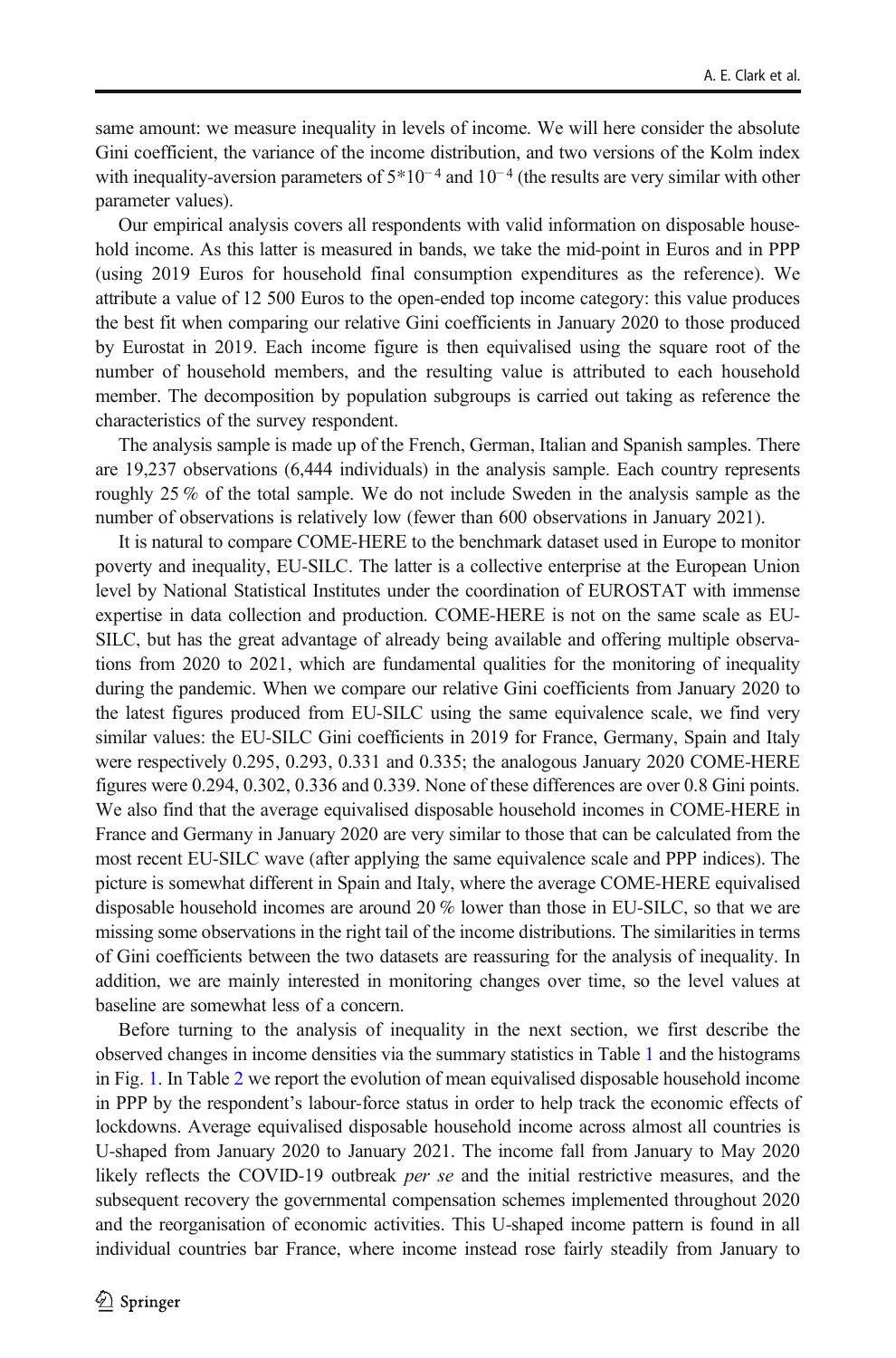<span id="page-6-0"></span>September 2020 before going back to its initial level in January 2021 (although all of the income changes here, over a short period, are necessarily only quite small).

Median income over this twelve-month period is somewhat more stable: this did not change in France and Germany. The U-shaped pattern found for mean income is also apparent in median income in Italy and Spain. Notably, Italy is the only one of our four countries in which neither mean nor median income had recovered to its January 2020 level by January 2021.

In line with Grabka [\(2021](#page-17-0)), we report the evolution of mean equivalised disposable household income in PPP by the respondent's labour-force status in Table [2](#page-8-0). We here split the sample according to the labour-force status indicated by the respondent among employee, self-employed, unemployed or out of the labour force (OLF), and retired. Italy is the only country where all four labour-force groups experienced income losses during both the early months of the pandemic (from January 2020 to May 2020), and overall (from January 2020 to January 2021). Spain, on the other hand, is the only country where the initial income drops experienced by all groups had recovered by January 2021 (the exception is the small decline of 18 Euros, for the unemployed and OLF). As might be expected from the consequences of lockdowns and restrictions on economic activity, in all the countries the self-employed were the hardest-hit in both the early months of the pandemic and (except in Spain) when we look at the one-year January 2020 to January 2021 change. We confirm the finding in Grabka [\(2021\)](#page-17-0) that the self-employed in Germany are richer than other labour-force groups, while in our other three countries the differences in mean income between employees, retirees and self-employed are much more nuanced.

The changes in the country income distributions over time are plotted in Fig. [1](#page-7-0). The lefthand panel here refers to the January-May 2020 movement, and the right-hand panel to that between January 2020 and January 2021 (the January to September 2020 changes are similar

|                | Mean   | Median | S.D.   | Min   | Max     |
|----------------|--------|--------|--------|-------|---------|
| France:        |        |        |        |       |         |
| January 2020   | 2010.3 | 1922.6 | 1140.6 | 283.2 | 11377.5 |
| May 2020       | 2040.7 | 1922.6 | 1174.2 | 262.2 | 8045.1  |
| September 2020 | 2072.4 | 1922.6 | 1180.7 | 283.2 | 11377.5 |
| January 2021   | 2019.1 | 1922.6 | 1127.4 | 262.2 | 11377.5 |
| Germany:       |        |        |        |       |         |
| January 2020   | 2038.6 | 1867.1 | 1189.1 | 275.1 | 11049.5 |
| May 2020       | 2002.9 | 1867.1 | 1149.3 | 238.2 | 11049.5 |
| September 2020 | 2030.6 | 1867.1 | 1148.1 | 301.3 | 11049.5 |
| January 2021   | 2070.4 | 1867.1 | 1173.9 | 238.2 | 11049.5 |
| Italy:         |        |        |        |       |         |
| January 2020   | 1406.9 | 1380.5 | 942.0  | 214.4 | 7458.0  |
| May 2020       | 1294.8 | 1182.4 | 875.2  | 214.4 | 7458.0  |
| September 2020 | 1342.5 | 1260.3 | 825.9  | 214.4 | 7458.0  |
| January 2021   | 1323.6 | 1260.3 | 808.2  | 214.4 | 7458.0  |
| Spain:         |        |        |        |       |         |
| January 2020   | 1337.3 | 1300.1 | 868.7  | 201.9 | 7023.2  |
| May 2020       | 1324.0 | 1186.8 | 873.9  | 228.9 | 7023.2  |
| September 2020 | 1374.6 | 1300.1 | 854.5  | 228.9 | 9932.3  |
| January 2021   | 1386.2 | 1300.1 | 844.9  | 228.9 | 6783    |

Table 1 Equivalised disposable household income in PPP in COME-HERE from January 2020 - Descriptive **Statistics** 

Note. The figures here refer to the analysis sample from the COME-HERE survey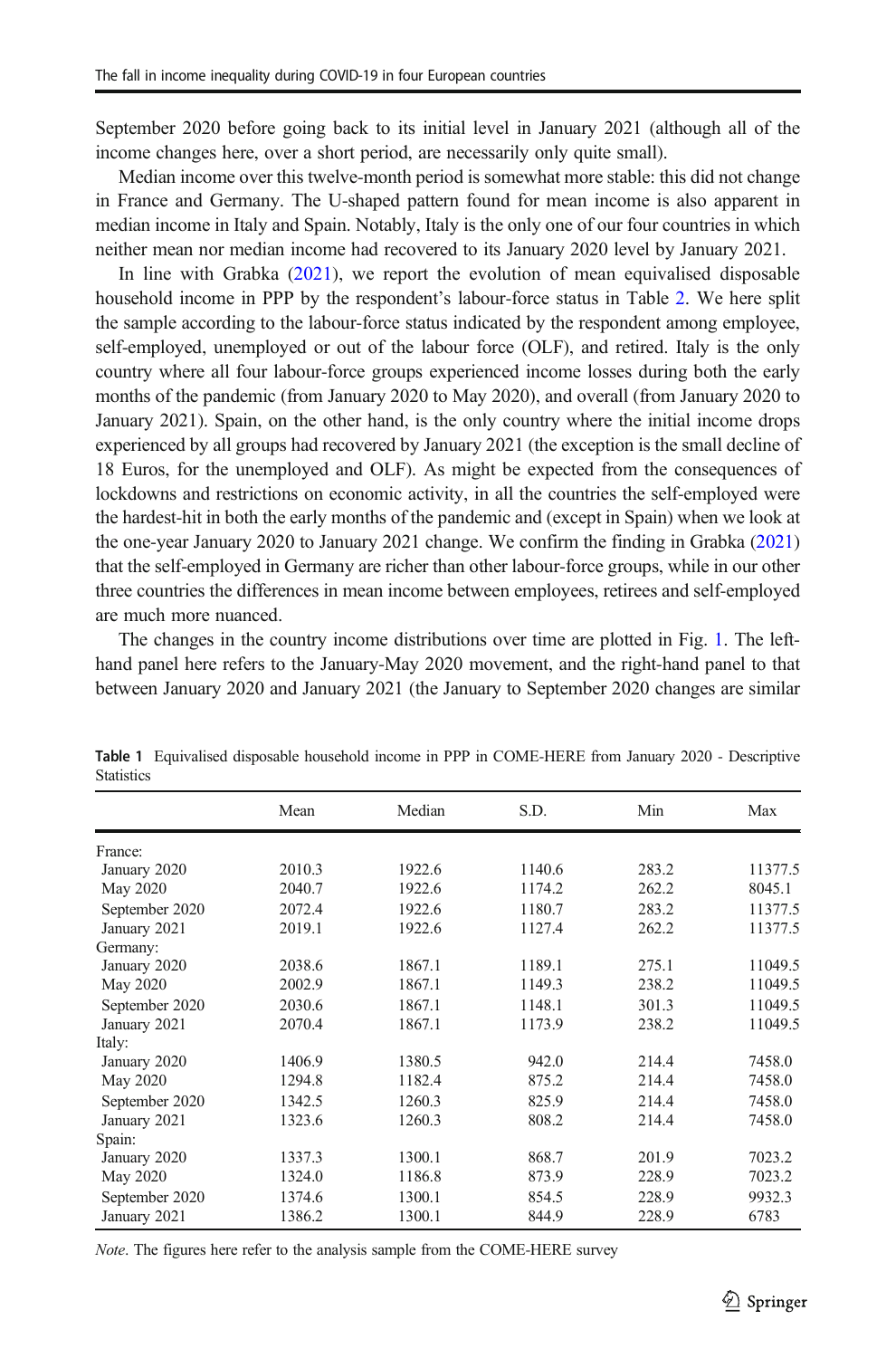<span id="page-7-0"></span>

Fig. 1 The distribution of equivalised disposable household income in COME-HERE from January 2020 to January 2021 in France, Germany, Italy and Spain

to those in the right-hand panel, and are available upon request). It can be seen that the income distribution shifted to the left between January and May in Italy and, to a lesser extent, in Spain. There is a notable higher concentration in the middle-income categories in Germany,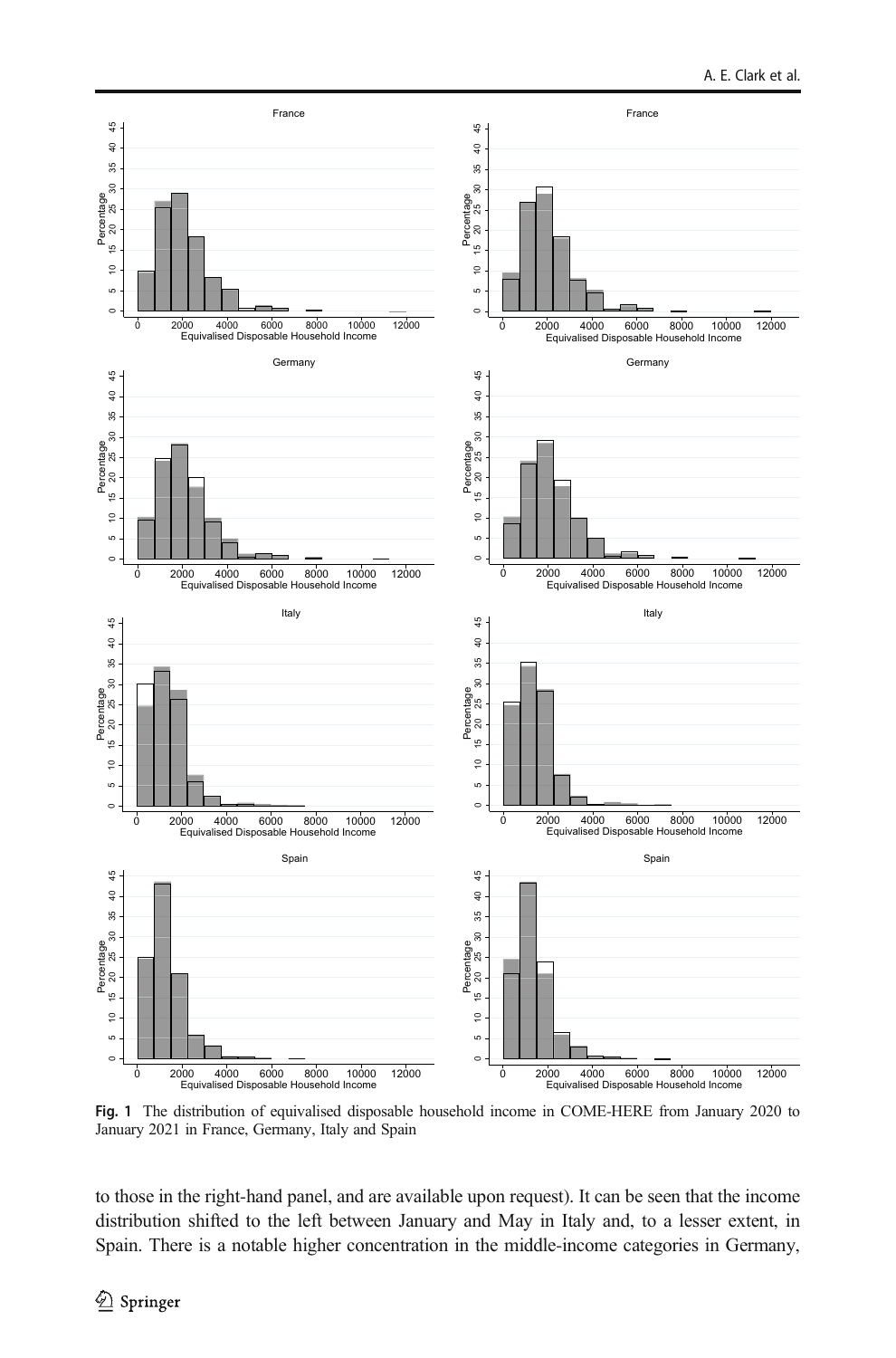|                | Employees | Self-employed | $Unemployed + OLF$ | Retired |
|----------------|-----------|---------------|--------------------|---------|
| France:        |           |               |                    |         |
| January 2020   | 2039.7    | 2290.5        | 1324.1             | 2206.6  |
| May 2020       | 2095.8    | 2088.5        | 1202.9             | 2219.4  |
| September 2020 | 2109.0    | 2213.8        | 1226.5             | 2241.2  |
| January 2021   | 2035.9    | 1997.8        | 1248.5             | 2208.9  |
| Germany:       |           |               |                    |         |
| January 2020   | 2060.8    | 2811.9        | 1471.2             | 1964.3  |
| May 2020       | 2041.4    | 2487.4        | 1495.4             | 1966.9  |
| September 2020 | 2058.1    | 2393.3        | 1539.5             | 2017.3  |
| January 2021   | 2090.7    | 2627.6        | 1514.7             | 2041.2  |
| Italy:         |           |               |                    |         |
| January 2020   | 1445.5    | 1595.5        | 1033.6             | 1583.0  |
| May 2020       | 1333.0    | 1228.1        | 833.7              | 1550.9  |
| September 2020 | 1360.0    | 1365.5        | 910.3              | 1553.2  |
| January 2021   | 1362.0    | 1385.0        | 846.9              | 1448.4  |
| Spain:         |           |               |                    |         |
| January 2020   | 1358.9    | 1413.0        | 894.5              | 1600.4  |
| May 2020       | 1337.3    | 1236.0        | 870.3              | 1577.8  |
| September 2020 | 1388.7    | 1254.8        | 932.1              | 1576.5  |
| January 2021   | 1387.3    | 1430.2        | 876.4              | 1603.3  |

<span id="page-8-0"></span>Table 2 Mean equivalised disposable household income in PPP in COME-HERE from January 2020 by Labour-Force Status

Note. The figures here refer to the analysis sample from the COME-HERE survey

while the opposite pattern holds in France where the middle-income categories attract somewhat fewer observations.

Italy is unique with its striking increase in the density in the first bin. Italy was the country that lost the most in the early months of the pandemic: it was the first EU country to be hit hard by COVID-19, and the first to impose a strict lockdown. It is also the EU country with the second-highest share of self-employed among those in work (behind only Greece, according to the most recent Eurostat data published in the online Key European Statistics: this 2019 figure was 21 % in Italy, 15 % in Spain, 11 % in France and 9.5 % in Germany), and we will show below that the self-employed suffered the most of all labour-force groups. Starting in March 2020, the Italian government introduced a number of measures to compensate for the losses due to the pandemic; however, there were complaints about the length of time required to obtain access to government transfers, mainly due to the bank and public-administration procedures. At the same time, wage-compensation schemes for fewer hours of work were extended to cover all employees. Workers outside of the standard wage-guarantee fund again experienced problems in receiving compensation, as their applications also needed to be processed by the region in which they lived. The self-employed received a flat transfer of 600 Euros, later increased to 1000 Euros, regardless of their actual loss. A discussion of the early Italian policy responses to COVID-19 appears in Sanfelici ([2020](#page-18-0)).

Turning to the January 2020-January 2021 distributions on the right of Fig. [1](#page-7-0), there is a general shift from the bottom of the distribution towards values in the middle. Italy is again the exception, and is notably the only country where the percentage of respondents with an equivalent income (in PPP) under 750 Euros per month in January 2021 remained higher than in January 2020. In terms of movements throughout the year, the percentage in the bottom income group started to decline in all countries after May 2020, and had already returned to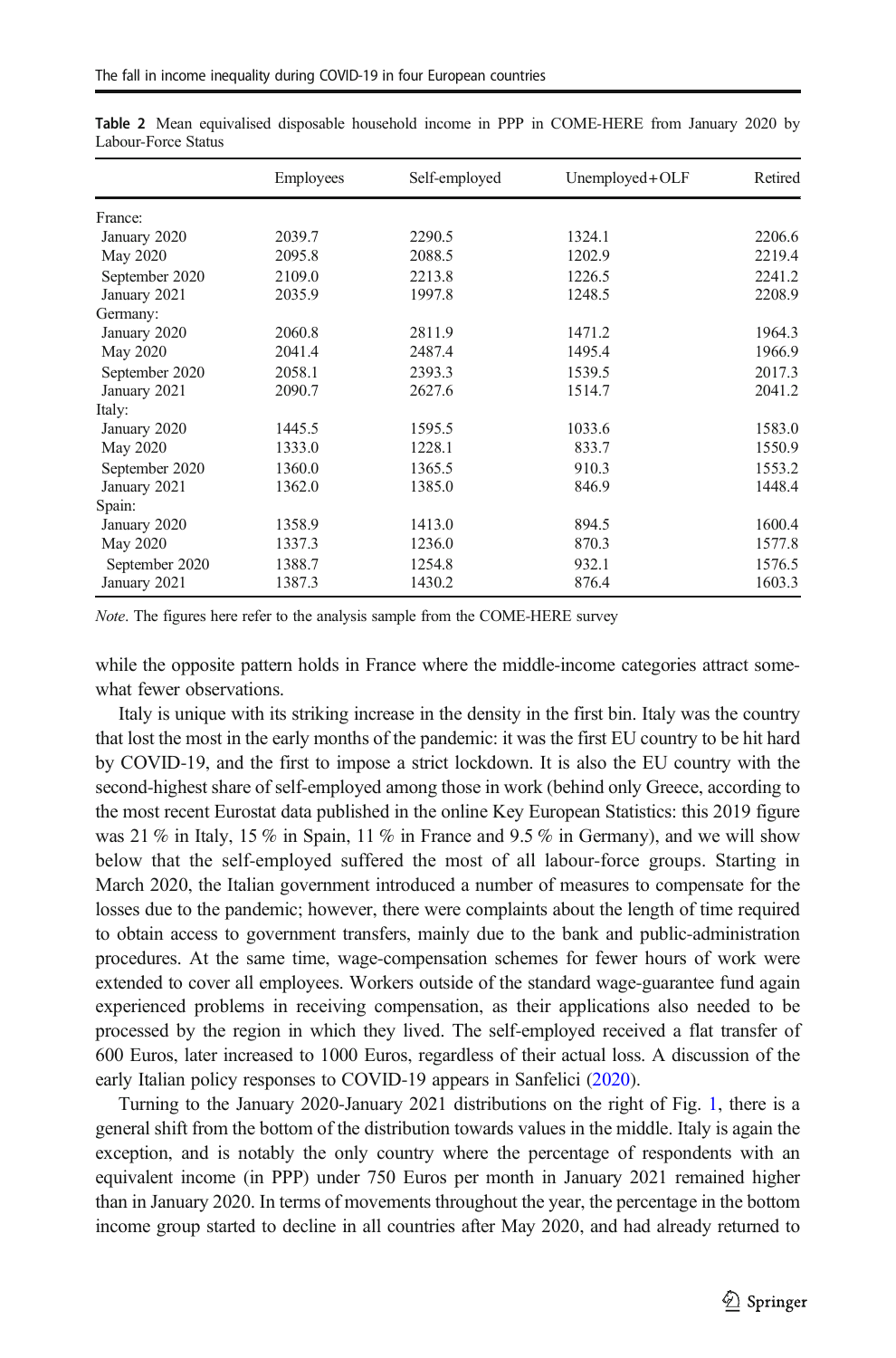<span id="page-9-0"></span>pre-pandemic levels in France and Spain by September 2020. We expect the same recovery to take place very soon in Italy.

We then look at the changes in the histograms by labour-force status (the graphs of these changes corresponding to Fig. [1](#page-7-0) are available upon request). As to be expected from the movements in the mean values in Table [2](#page-8-0), the numbers that changed the most are those for the self-employed. We thus extend the findings for Germany in Grabka  $(2021)$  $(2021)$  $(2021)$  to the other countries in our sample: in France, Germany and Spain, almost all the losses in income between January and May 2020 were to be found among the self-employed, including the selfemployed with the highest incomes. In Italy, all groups lost income over the same period, producing the biggest jump among the four countries of the proportion in the first income bin. Even so, in Italy it was also the self-employed who lost the most in absolute terms between January 2020 and May 2020. The longer-term changes, between January 2020 and January 2021, are more positive than those in the early months of the pandemic, with movements from the bottom towards the adjacent higher income bins, very likely due to targeted policy interventions (the only exception is a very slight increase of Italian retirees in the first two income bins).

### 4 Changing income inequality

We first visually inspect the movements in relative inequality by plotting in Fig. [2](#page-10-0) the Lorenz curves for each country between January 2020 and January 2021. Overall, we see a slight shift of the Lorenz curves towards the line of perfect equality in all countries. A formal quantitative measure of this shift is provided by the Gini coefficient (measuring the normalised area between the line of equality and the Lorenz curve) at the foot of the figures. A detailed analysis of the curves reveals Lorenz dominance in German and Spain. There is no Lorenz dominance in France and Italy, as the curves cross. In France the January 2021 curve is below that of January 2020 for higher income shares; in Italy it is below for lower shares.

Figure [3](#page-11-0) plots the Gini coefficient and the three Generalized Entropy indices in January 2020, May 2020, September 2020 and January 2021, where January 2020 is normalised to 100 as the baseline (the actual values with 90 % confidence intervals appear in Appendix Table A1). All relative-inequality measures rose between January and May in France, Spain and Italy (significantly so for the latter at the 10 % level). These higher Gini coefficients are in line with the predictions of Almeida et al. [\(2021\)](#page-17-0) under the scenario of no policy intervention. Although some measures were already in place in May 2020, our results combined with those of Almeida et al. ([2021](#page-17-0)) suggest that the policy responses to the COVID-19 emergency at that time were not immediately effective in tackling the rise in inequality due to differential income losses. The higher Italian Gini coefficient is also very much in line with the simulations in Brunori et al. [\(2020\)](#page-17-0) comparing the pre-COVID-19 and COVID-19 situations where the only governmental response is lockdown. Germany is an exception here: in May 2020, the Gini coefficient was lower (as indeed were all of the German inequality indices), so that the initial phase of the pandemic was associated with lower inequality.

The German experience at the beginning of the pandemic actually serves as a precursor for the other three countries in our sample as we move to September 2020: relative inequality is lower in September than in January in every country. The difference between most of the indices during the two periods are significant in Germany, Italy and Spain at the 10 % level at least. The only exception is the GE(2) measure in France, where we see a slight increase due to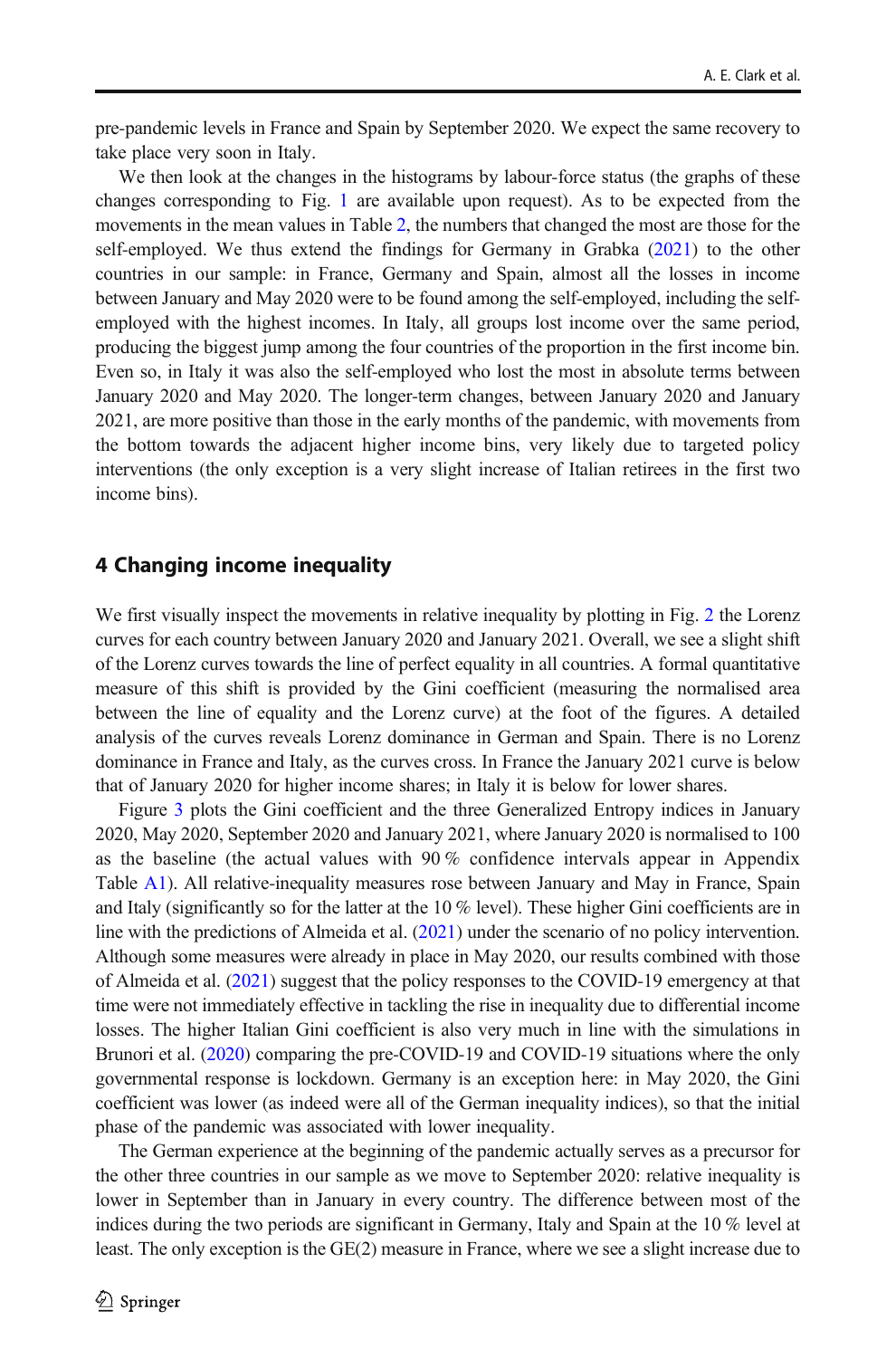<span id="page-10-0"></span>

Fig. 2 Lorenz curves in COME-HERE from January 2020 to January 2021

greater income differences at the top of the distribution. The largest fall in relative inequality is found for the Italian GE(2) measure. In Italy, the fall in inequality depends on the Generalized Entropy parameter: the larger drop in GE(2) reflects the tightening of the income differences at the top of the distribution. We noted above the opposite shifts in the Lorenz curves in Italy and France, and these are consistent with their different GE(2) experiences. Relative inequality between September 2020 and January 2021 in Germany, Italy and Spain remained stable and at a figure below the January 2020 level. The measures of relative inequality in France continued to fall and, as for the rest of the analysis sample, were all below their initial level.

The overall picture of the distribution of income in Europe during the pandemic can then be split into two periods. The advent of COVID-19 increased relative income inequality in the first period (except in Germany); however, in the second period the evolution of the pandemic and the effect of various policy interventions has more than reversed this initial widening of inequality.

Are these longer-term changes welfare improving? Following Shorrocks [\(1983\)](#page-18-0), we can combine relative inequality changes from the Lorenz curves with the evolution of mean income and look for Generalized Lorenz (GL) domination in Fig. [4](#page-12-0). The GL dominant distribution is preferred by all increasing, S-concave social welfare functions. Overall, we observe an upward shift of the GL curves in France, Germany and Spain. There is strict dominance of the 2021 GL curve over that from 2020 in France and Spain, implying that the income distributions of January 2021 are unambiguously associated with higher social welfare in these two countries. This also seems to be roughly the case in Germany, although the 2021 GL curve is below the 2020 curve twice at the beginning of the curves (for values of  $p$  equal to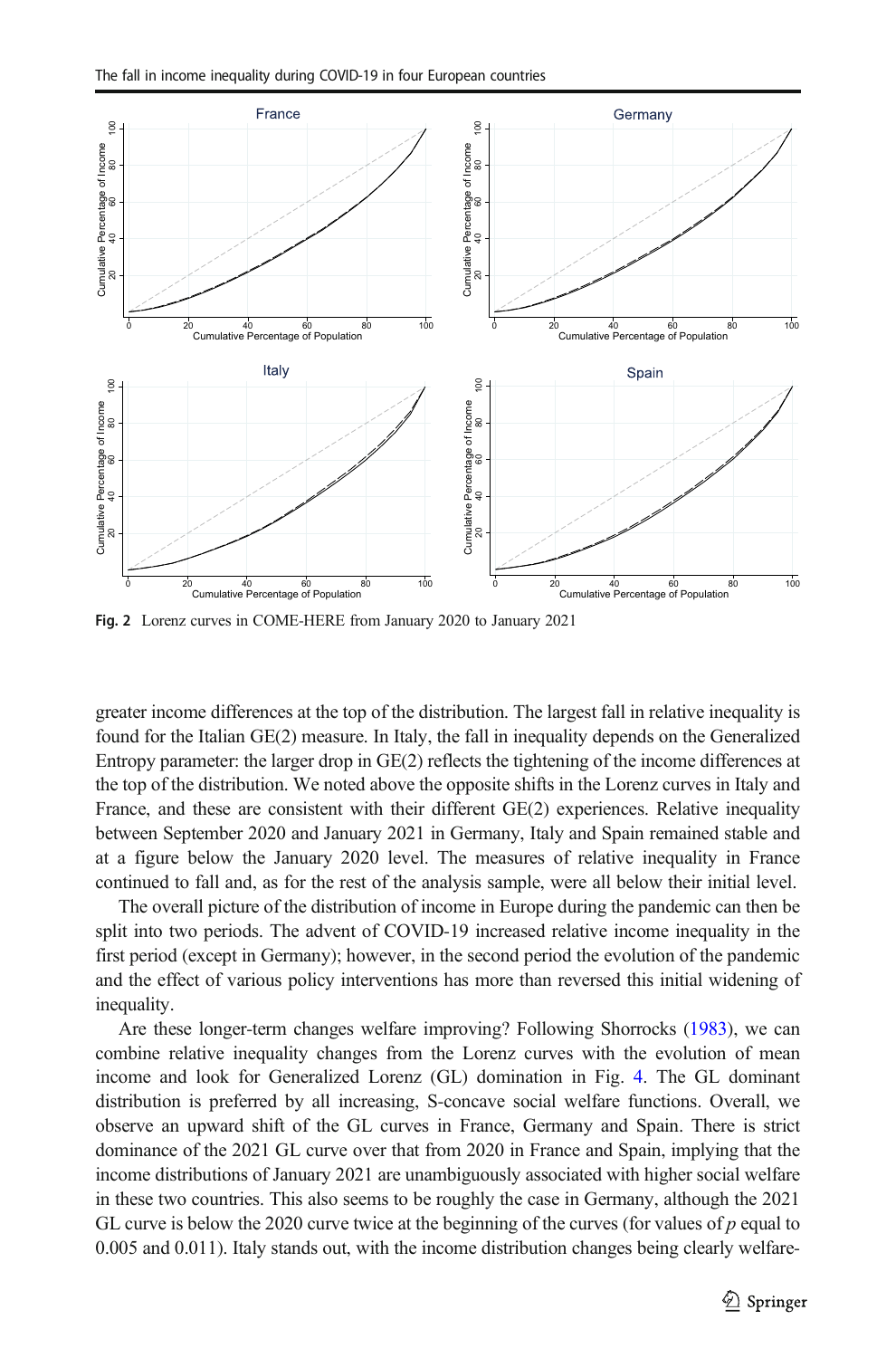<span id="page-11-0"></span>

Fig. 3 The evolution of relative income inequality in COME-HERE from January 2020 to January 2021

decreasing: the 2021 GL curve is always below the 2020 curve for  $p$  greater than 0.05, and overlapping before this value.

Tables [3](#page-12-0), [4](#page-13-0) and [5](#page-14-0) contain the decompositions of the three Generalized Entropy measures in January 2020 and January 2021 by five individual characteristics: gender, age (above/below 50), education (post-secondary education vs. otherwise) being in a couple, and labour-force status (employee, self-employed, unemployed and OLF, and retired). First, in all countries and periods the within components explain by far the largest part of total inequality (both in levels and changes). This result is commonplace in the inequality literature.

We find that inequality within groups fell over time. The results for the between group components are mixed, and for 13 out of the 60 country values there is no change. One of the largest changes in the between component over time is with respect to education in Spain. There is a drop in inequality between the weighted income means by education in Italy and Spain but this figure rises in France and Germany. We also find an increase in the between partnered vs. non-partnered component in France and Germany. This result is unsurprising if we consider partnership to provide insurance in times of uncertainty. In France, Spain and Germany, the between component among labour-force status groups is reduced between January 2020 and January 2021. This is consistent with the figures of Table [2](#page-8-0) and the conclusions of Grabka [\(2021\)](#page-17-0): those who lost the most during the pandemic are the selfemployed who were, in January 2020, the group with the highest levels of income on average.

The literature we surveyed in Section [2](#page-1-0) above concluded that the COVID-19 pandemic had hit women harder than men on the labour market. We might then expect to find greater income inequality between men and women. However, we here measure inequality in equivalised disposable household income. As such, government transfers and income pooling at the house-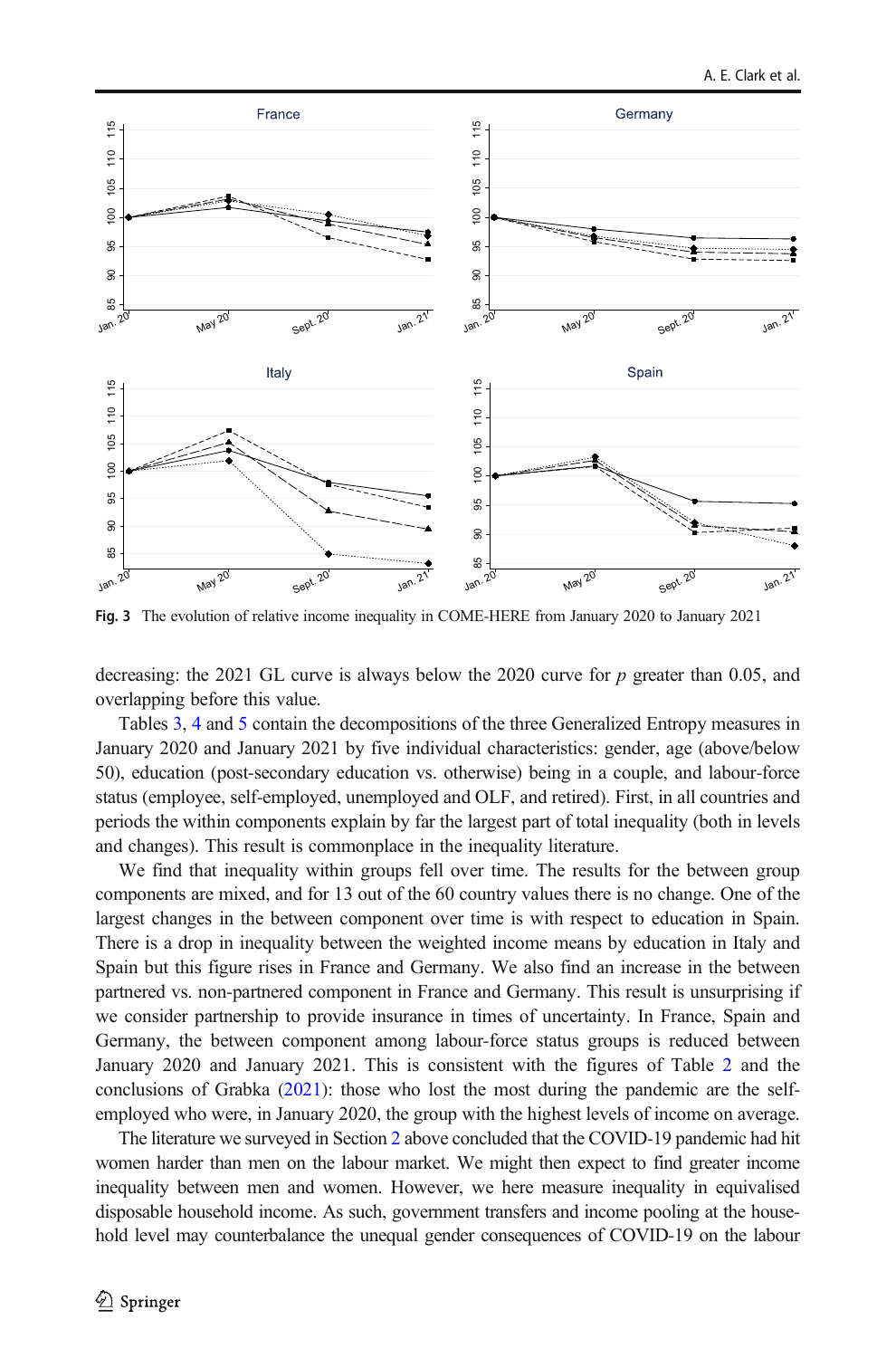<span id="page-12-0"></span>

Fig. 4 Generalised Lorenz curves in COME-HERE from January 2020 to January 2021

|                     | January 2020 |        |                | January 2021 |        |                |
|---------------------|--------------|--------|----------------|--------------|--------|----------------|
| France              | Total        | Within | Between        | Total        | Within | Between        |
| Gender              | 0.161        | 0.155  | 0.006          | 0.149        | 0.143  | 0.006          |
| Age                 | 0.161        | 0.157  | 0.004          | 0.149        | 0.147  | 0.002          |
| Education           | 0.161        | 0.152  | 0.009          | 0.149        | 0.139  | 0.010          |
| Partnered           | 0.161        | 0.152  | 0.009          | 0.149        | 0.139  | 0.010          |
| Labour Force Status | 0.161        | 0.152  | 0.009          | 0.149        | 0.141  | 0.006          |
| Germany             | Total        | Within | <b>Between</b> | Total        | Within | <b>Between</b> |
| Gender              | 0.172        | 0.169  | 0.003          | 0.159        | 0.154  | 0.005          |
| Age                 | 0.172        | 0.172  | 0.000          | 0.159        | 0.159  | 0.000          |
| Education           | 0.172        | 0.160  | 0.012          | 0.159        | 0.145  | 0.014          |
| Partnered           | 0.172        | 0.168  | 0.004          | 0.159        | 0.154  | 0.005          |
| Labour Force Status | 0.172        | 0.164  | 0.008          | 0.159        | 0.154  | 0.005          |
| Italy               | Total        | Within | <b>Between</b> | Total        | Within | <b>Between</b> |
| Gender              | 0.207        | 0.205  | 0.002          | 0.193        | 0.191  | 0.003          |
| Age                 | 0.207        | 0.207  | 0.001          | 0.193        | 0.193  | 0.000          |
| Education           | 0.207        | 0.197  | 0.010          | 0.193        | 0.184  | 0.009          |
| Partnered           | 0.207        | 0.202  | 0.005          | 0.193        | 0.189  | 0.005          |
| Labour Force Status | 0.207        | 0.197  | 0.010          | 0.193        | 0.183  | 0.010          |
| Spain               | Total        | Within | Between        | Total        | Within | <b>Between</b> |
| Gender              | 0.216        | 0.210  | 0.006          | 0.197        | 0.191  | 0.005          |
| Age                 | 0.216        | 0.208  | 0.008          | 0.197        | 0.192  | 0.005          |
| Education           | 0.216        | 0.203  | 0.013          | 0.197        | 0.187  | 0.010          |
| Partnered           | 0.216        | 0.211  | 0.005          | 0.197        | 0.195  | 0.002          |
| Labour Force Status | 0.216        | 0.203  | 0.013          | 0.197        | 0.186  | 0.011          |

**Table 3** Mean logarithmic deviation index  $(GE(0))$  – Decomposition of income inequality

Notes. These figures refer to the analysis sample from the COME-HERE survey. "Income" refers to equivalised disposable household monthly income in Euros and PPP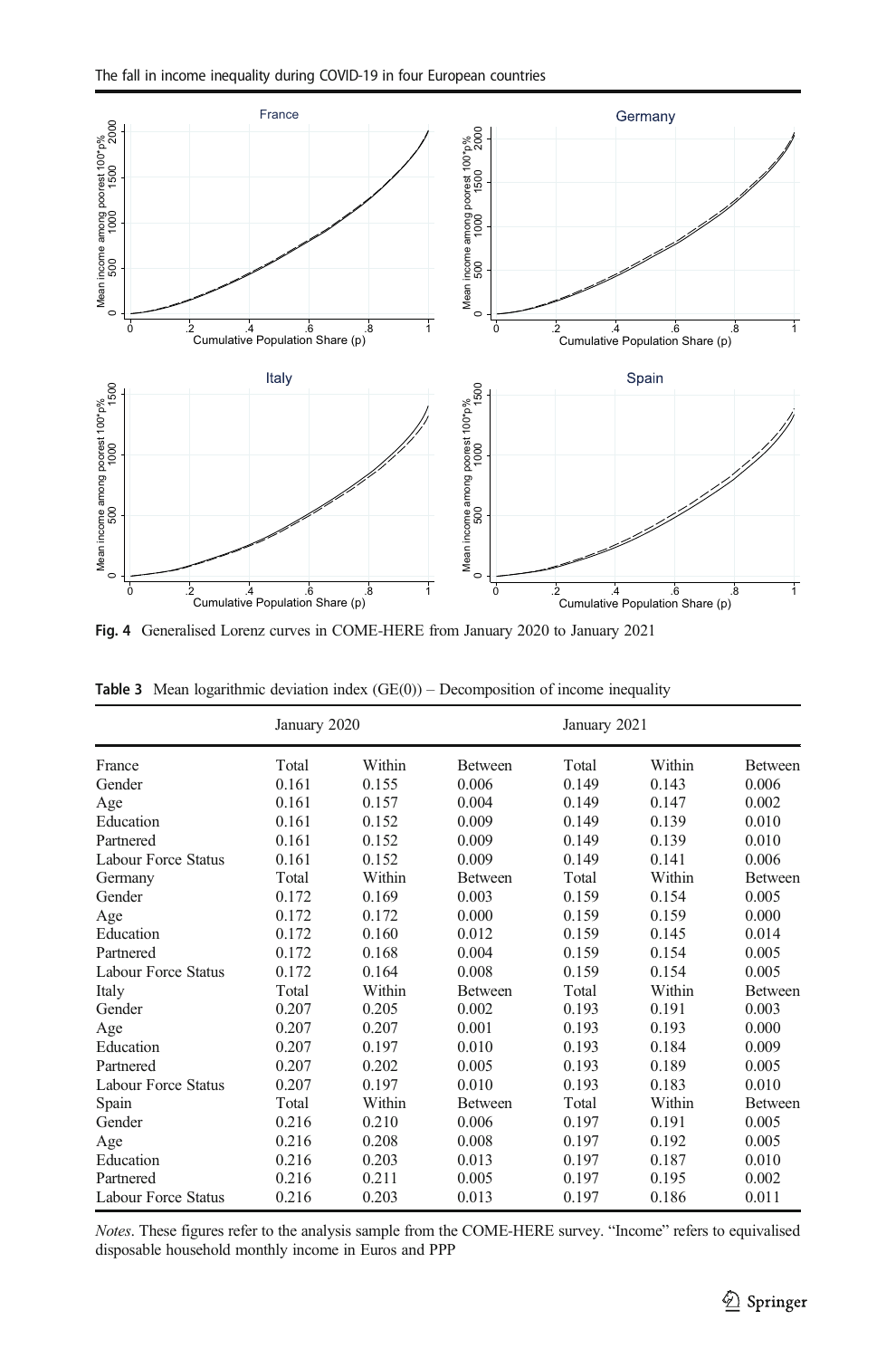|                     | January 2020 |        |                |       | January 2021 |                |  |
|---------------------|--------------|--------|----------------|-------|--------------|----------------|--|
| France              | Total        | Within | <b>Between</b> | Total | Within       | <b>Between</b> |  |
| Gender              | 0.147        | 0.141  | 0.006          | 0.140 | 0.134        | 0.006          |  |
| Age                 | 0.147        | 0.143  | 0.004          | 0.140 | 0.138        | 0.002          |  |
| Education           | 0.147        | 0.138  | 0.009          | 0.140 | 0.130        | 0.010          |  |
| Partnered           | 0.147        | 0.139  | 0.008          | 0.140 | 0.131        | 0.009          |  |
| Labour Force Status | 0.147        | 0.139  | 0.008          | 0.140 | 0.133        | 0.007          |  |
| Germany             | Total        | Within | <b>Between</b> | Total | Within       | <b>Between</b> |  |
| Gender              | 0.155        | 0.152  | 0.003          | 0.145 | 0.141        | 0.005          |  |
| Age                 | 0.155        | 0.155  | 0.000          | 0.145 | 0.145        | 0.000          |  |
| Education           | 0.155        | 0.142  | 0.012          | 0.145 | 0.131        | 0.015          |  |
| Partnered           | 0.155        | 0.151  | 0.004          | 0.145 | 0.140        | 0.005          |  |
| Labour Force Status | 0.155        | 0.147  | 0.008          | 0.145 | 0.140        | 0.005          |  |
| Italy               | Total        | Within | <b>Between</b> | Total | Within       | <b>Between</b> |  |
| Gender              | 0.193        | 0.191  | 0.002          | 0.172 | 0.170        | 0.003          |  |
| Age                 | 0.193        | 0.192  | 0.001          | 0.172 | 0.172        | 0.000          |  |
| Education           | 0.193        | 0.183  | 0.010          | 0.172 | 0.163        | 0.009          |  |
| Partnered           | 0.193        | 0.188  | 0.005          | 0.172 | 0.168        | 0.005          |  |
| Labour Force Status | 0.193        | 0.184  | 0.009          | 0.172 | 0.163        | 0.009          |  |
| Spain               | Total        | Within | <b>Between</b> | Total | Within       | <b>Between</b> |  |
| Gender              | 0.192        | 0.186  | 0.006          | 0.174 | 0.168        | 0.005          |  |
| Age                 | 0.192        | 0.185  | 0.008          | 0.174 | 0.169        | 0.005          |  |
| Education           | 0.192        | 0.179  | 0.013          | 0.174 | 0.164        | 0.010          |  |
| Partnered           | 0.192        | 0.188  | 0.005          | 0.174 | 0.172        | 0.002          |  |
| Labour Force Status | 0.192        | 0.180  | 0.012          | 0.174 | 0.164        | 0.010          |  |

<span id="page-13-0"></span>**Table 4** Theil index  $(GE(1))$  – Decomposition of income inequality

Notes. These figures refer to the analysis sample from the COME-HERE survey. "Income" refers to equivalised disposable household monthly income in Euros and PPP

market. There is no increase in inequality between men and women in any of the countries we examine here: the between component of inequality for gender is unchanged at the three-digit level in all countries bar Germany. As such, transfers and income pooling between household members have helped offset the pandemic's gendered labour-market consequences.

We last turn to absolute inequality. Appendix Table A2 lists the index values in January 2020, May 2020, September 2020, and January 2021 (with their 90 % confidence intervals), which are plotted in Fig. [5](#page-15-0) using January as the baseline. Two different patterns emerge across countries. While relative inequality increased everywhere between January and May except in Germany, absolute inequality rose only in France and, to a lesser extent, Spain. By January 2021, absolute inequality was below its January 2020 value everywhere. Although we do not observe the exact changes in household income, this drop in absolute inequality may well reflect that the poorest households benefited more from government support during the pandemic. Overall, absolute differences in equivalent household incomes are narrower because on average those at the bottom lost less than the rest in absolute terms.

## 5 Robustness checks

We here present a number of robustness tests to evaluate the stability and reliability of our inequality trends to first sample selection and then income being reported in intervals.

Only 64 % of the COME-HERE respondents who reported their household income in January 2020 also provided a figure for January 2021. As attrition in COME-HERE is non-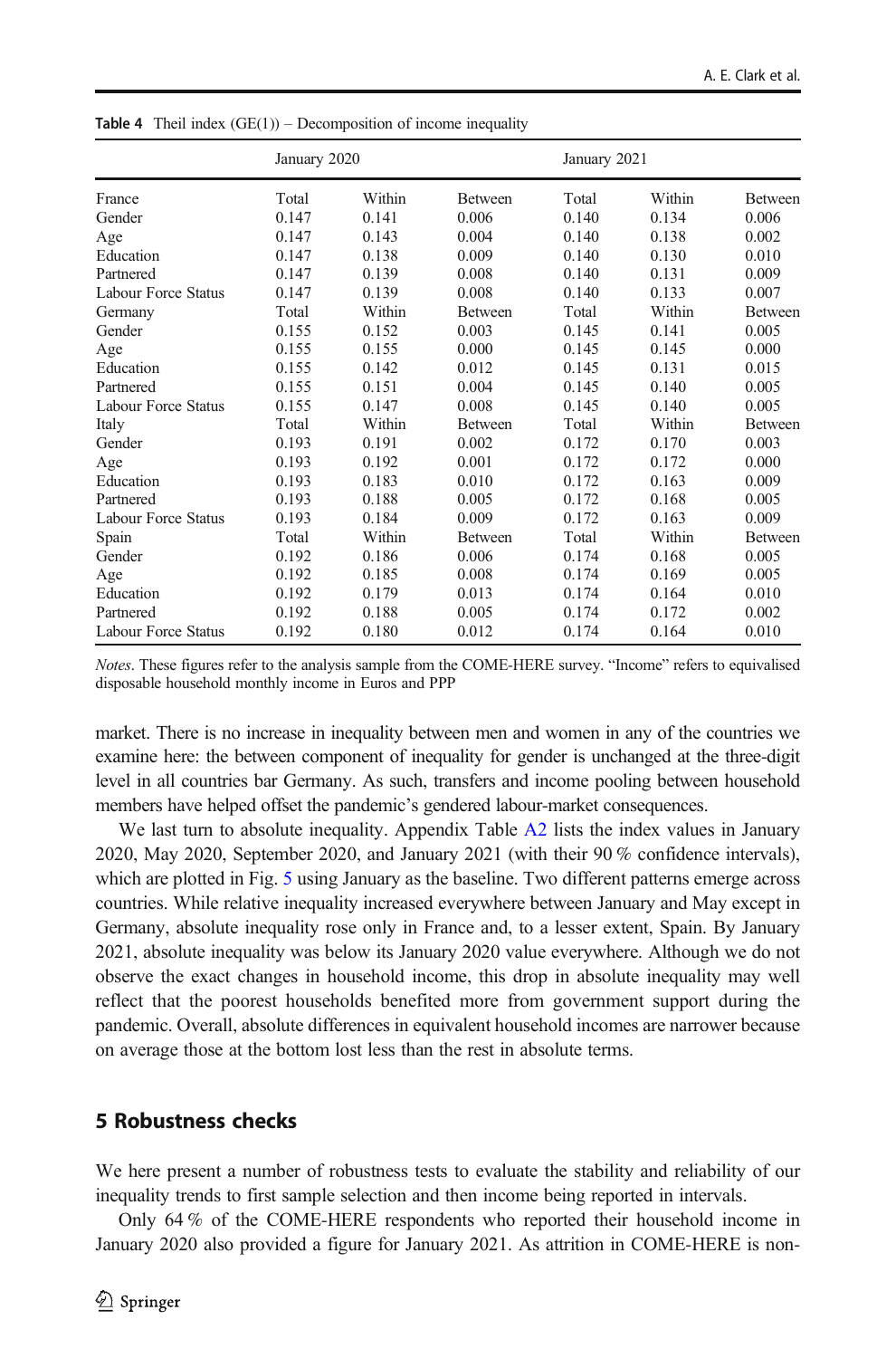| France              | January 2020 |        |                | January 2021 |        |                |
|---------------------|--------------|--------|----------------|--------------|--------|----------------|
|                     | Total        | Within | <b>Between</b> | Total        | Within | <b>Between</b> |
| Gender              | 0.161        | 0.155  | 0.006          | 0.156        | 0.149  | 0.006          |
| Age                 | 0.161        | 0.157  | 0.004          | 0.156        | 0.153  | 0.002          |
| Education           | 0.161        | 0.152  | 0.009          | 0.156        | 0.146  | 0.010          |
| Partnered           | 0.161        | 0.153  | 0.008          | 0.156        | 0.147  | 0.009          |
| Labour Force Status | 0.161        | 0.153  | 0.007          | 0.156        | 0.149  | 0.006          |
| Germany             | Total        | Within | Between        | Total        | Within | <b>Between</b> |
| Gender              | 0.170        | 0.167  | 0.003          | 0.161        | 0.156  | 0.005          |
| Age                 | 0.170        | 0.170  | 0.000          | 0.161        | 0.160  | 0.000          |
| Education           | 0.170        | 0.157  | 0.013          | 0.161        | 0.146  | 0.015          |
| Partnered           | 0.170        | 0.166  | 0.004          | 0.161        | 0.156  | 0.005          |
| Labour Force Status | 0.170        | 0.162  | 0.008          | 0.161        | 0.156  | 0.005          |
| Italy               | Total        | Within | <b>Between</b> | Total        | Within | <b>Between</b> |
| Gender              | 0.224        | 0.222  | 0.002          | 0.186        | 0.184  | 0.003          |
| Age                 | 0.224        | 0.224  | 0.000          | 0.186        | 0.186  | 0.000          |
| Education           | 0.224        | 0.214  | 0.010          | 0.186        | 0.177  | 0.009          |
| Partnered           | 0.224        | 0.219  | 0.005          | 0.186        | 0.182  | 0.005          |
| Labour Force Status | 0.224        | 0.216  | 0.008          | 0.186        | 0.178  | 0.008          |
| Spain               | Total        | Within | <b>Between</b> | Total        | Within | <b>Between</b> |
| Gender              | 0.211        | 0.205  | 0.006          | 0.186        | 0.180  | 0.005          |
| Age                 | 0.211        | 0.203  | 0.008          | 0.186        | 0.181  | 0.005          |
| Education           | 0.211        | 0.198  | 0.013          | 0.186        | 0.176  | 0.010          |
| Partnered           | 0.211        | 0.206  | 0.005          | 0.186        | 0.184  | 0.002          |
| Labour Force Status | 0.211        | 0.199  | 0.011          | 0.186        | 0.177  | 0.009          |

<span id="page-14-0"></span>**Table 5** Half the square of the coefficient of variation  $(GE(2))$  – Decomposition of income inequality

random (attrition falls with age and education, although it does not depend on the level of income), Figs. [3](#page-11-0) and [4](#page-12-0) may confound the evolution of relative and absolute inequality due to the COVID-19 pandemic with changes in the sample composition. We examine this possibility in two ways. We first carry out our analysis on the unbalanced panel using sample weights that guarantee national representativeness in terms of age, gender and region of residence (as was the case by stratification in the first wave). The results of these exercises appear in Figures A1 and A2. The changes in relative and absolute inequality depicted there are similar to those in Figs. [3](#page-11-0) and [4](#page-12-0), except for France where GE(1) and GE(2) are not below their initial level in January 2021. Changes in sample composition do not then seem to lie behind our conclusions regarding the overall evolution of inequality. We also replicate our analysis using an Inverse Probability Weighting procedure to account for non-random attrition: the resulting profiles in Figures A3 and A4 are similar to those in Figures A1 and A2.

The COME-HERE survey has the structure of what is usually called 'grouped-data', as household disposable income is measured in bands. As noted above, we use the mid-points of the income bands to calculate equivalised household disposable income. As such, we do not take into account within-income-band inequality. Although Von Hippel et al. ([2017](#page-18-0)) argue that using mid-points in the case of grouped-data is the best approach for the estimation of inequality indices when the true income-distribution parameters are unknown, we here appeal to the 'split-histogram' technique (Cowell and Metha [1982](#page-17-0)) to re-estimate our main results. As expected, the inequality measures are about  $2-5\%$  larger with this technique (the time series are available upon request). The resulting trends are plotted in Figures A5 and A6, and are not

Notes. These figures refer to the analysis sample from the COME-HERE survey. "Income" refers to equivalised disposable household monthly income in Euros and PPP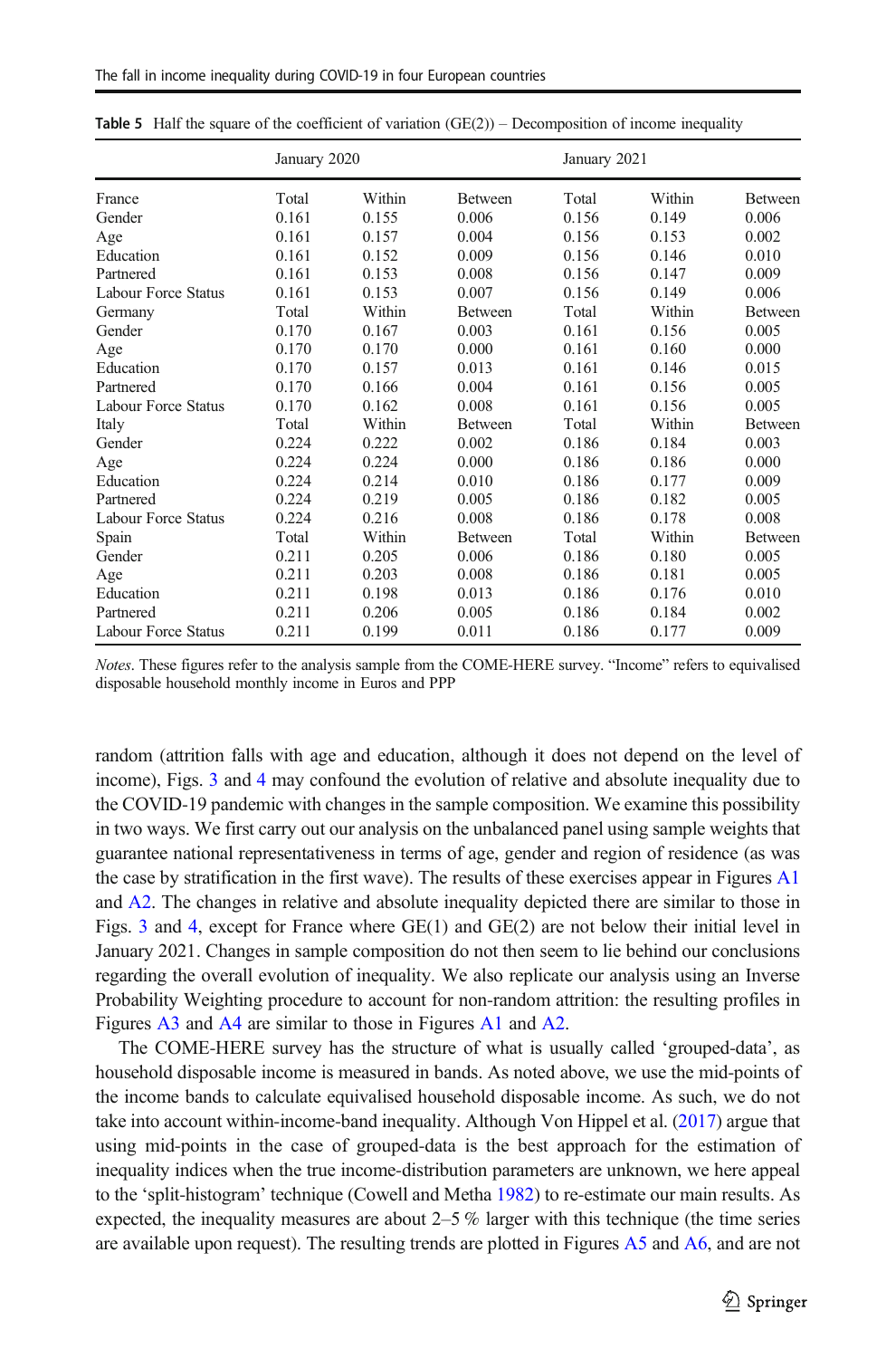<span id="page-15-0"></span>

Fig. 5 The evolution of absolute income inequality in COME-HERE from January 2020 to January 2021

different from those in the baseline results: there is decreasing relative and absolute inequality, except in France where the results are more contrasted.

An additional concern with grouped data is that we only observe income changes when respondents switch from one of our seven income bands to another across survey waves. This means that we do not measure income shocks (either positive or negative) for respondents who remain in the same income band from one survey wave to the next. This problem is particularly salient in the top and the bottom income bands, with the importance in distributive studies of the poorest and richest individuals. Fortunately, there are additional survey income questions that help us to address potential changes within income bands from January 2020 to May 2020, from May to September 2020, and from September 2020 to November 2020 (no survey was fielded in January 2021).

COME-HERE respondents in Wave 1, around May 1st 2020, were asked to report whether their income had changed between January 2020 and the date of interview; an analogous question in Wave 3, around September 5th 2020, referred to income changes between May 2020 and the interview date. In Wave 4, around November 19th 2020 the question referred to income changes between September 2020 and the interview date. If their income had changed over these periods, respondents then expressed their current income as a percentage of their initial income (i.e. in January, May or November) using the following intervals: "0 %", "1–24 %", "25–49 %", "50–74 %", "75–99 %", and ">100 %".

75 % of COME-HERE respondents report being in the same one of our seven income bands from one survey wave to the next. We wish to know whether their income had changed within this band. Of this 75 %, almost three-quarters reported no income change in the above questions. Amongst the 25 % who did report an income change (while remaining in the same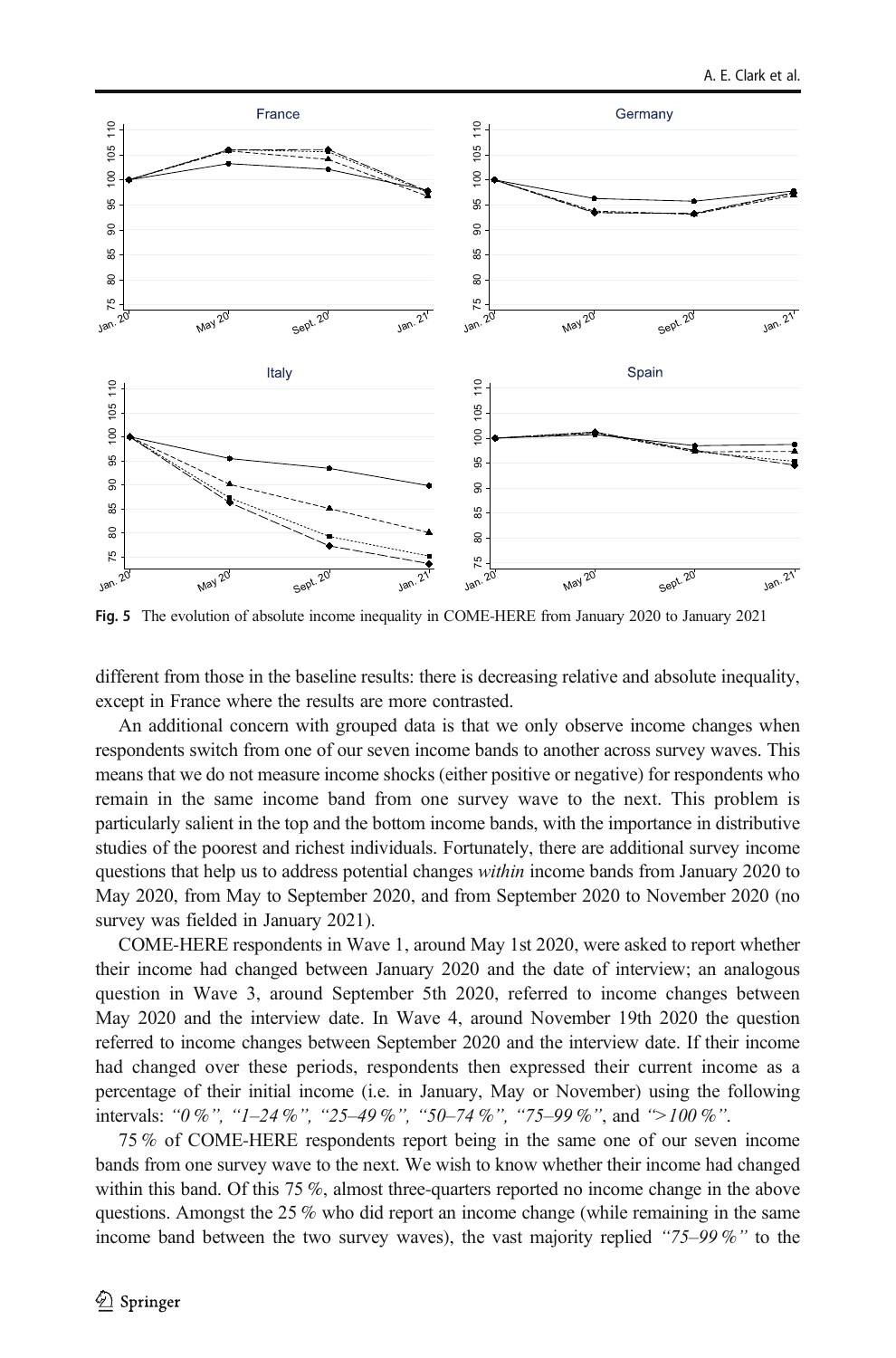<span id="page-16-0"></span>income-ratio question. As such, the largest possible income change within bands that could have occurred would be a fall of 25 % for one quarter of 75 % of the sample.

We can evaluate the impact of these relatively few and small changes in household disposable income within income bands between two consecutive waves by multiplying the mid-points of the income bands in question by the mid-points of the income-change categories. We consider the income-ratio category " $>100\%$ " to correspond to an income rise of 20% (as under 4 % of respondents report this change, this 20 % figure has almost no effect on the results).

We then recalculate the change in inequality over time, including both individuals who change income bands (25 % of the sample), those who report that their income has changed over time while remaining within the same band (one quarter of the other  $75\%$ ), and those within the same band with no reported income change (the remaining three quarters of the 75 %).

The results appear in Figures A7 and A8. The trends in relative and absolute inequality when accounting for income changes within the same income band turn out to be very similar to those in the baseline. The categorical income information in COME-HERE does not unduly influence our inequality conclusions.

# 6 Conclusions

Longitudinal data from the COME-HERE survey covering France, Germany, Italy and Spain reveals a fall in relative inequality between January 2020 and January 2021. The evolution of relative inequality over 2020 was not monotonic: inequality mostly increased from January to May 2020 before dropping back below its pre-COVID level in September 2020. The fall in relative inequality in France was slower than in the other countries. The absolute inequality in equivalised disposable household income also fell in all four countries. We show that due to the pandemic some households lost more than others, with the self-employed being hit the hardest, confirming the recent findings in Grabka ([2021](#page-17-0)) for Germany using SOEP data. The income-support policies to address losses due to COVID-19 have focussed more on those towards the bottom of the income distribution rather than compensating all groups equally.

Although this paper is one of the first to track the changes in relative and absolute inequality across different European countries via a harmonised survey, it is not without limitations. We do, however, believe that these latter can be addressed in future research. First, we have seen some differences in patterns using data from only four countries: surveys including more (or at least different) countries should be explored to improve our understanding of the effects of COVID-19 on both national and international inequality. Second, the question of the mechanisms remains open, and we would like to better understand the efficiency of the various policy responses. Last, the latest survey wave that we analysed here referred to disposable household income in January 2021, in the middle of the third wave of COVID-19. More-recent data would allow us to see whether the compensation schemes in place were sufficient to avoid a potential new jump in inequality during the restrictions imposed in 2021. Addressing these questions and limitations constitutes a promising and necessary field of investigation for future research.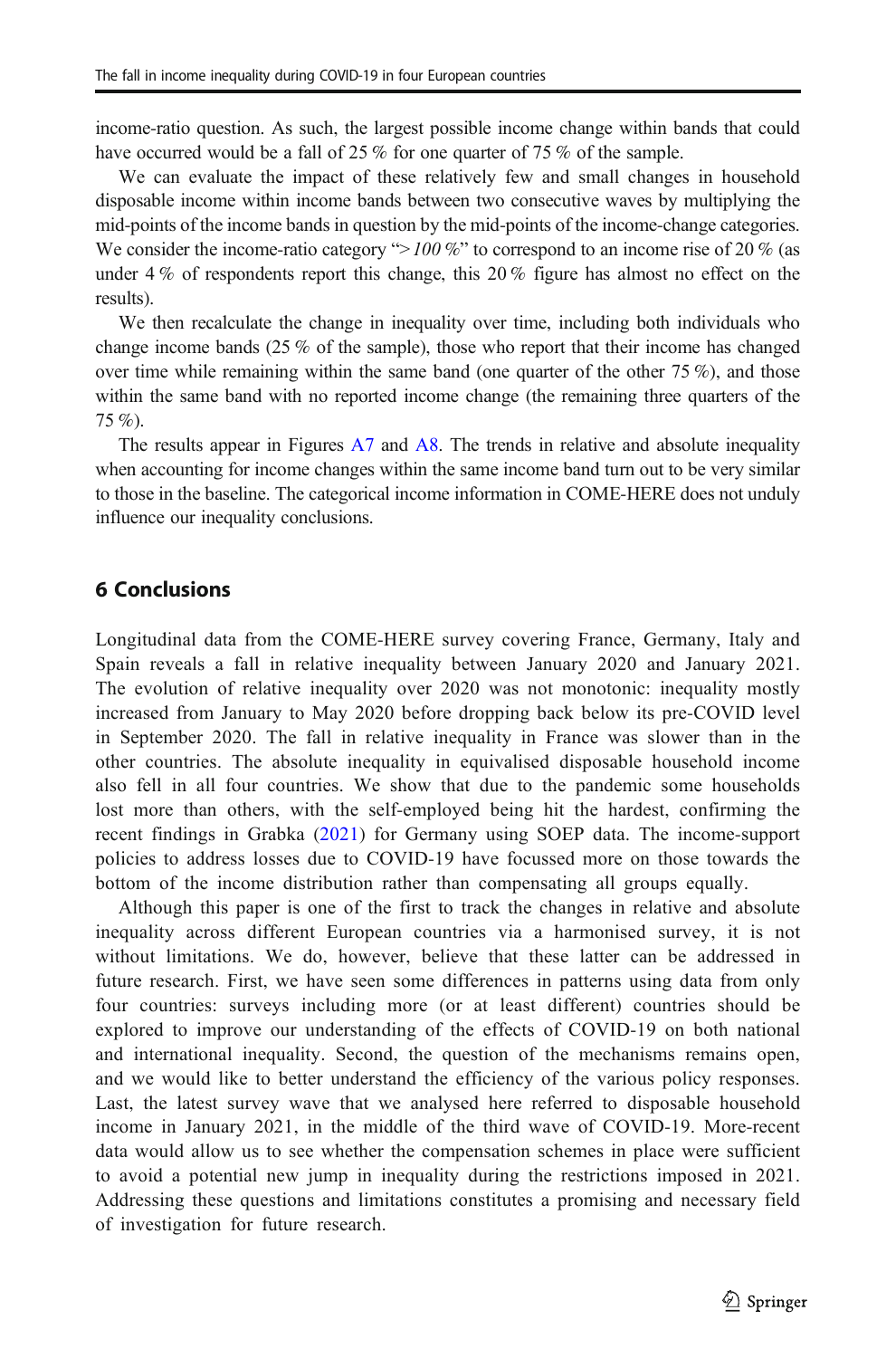<span id="page-17-0"></span>Supplementary Information The online version contains supplementary material available at [https://doi.org/](https://doi.org/10.1007/s10888-021-09499-2) [10.1007/s10888-021-09499-2.](https://doi.org/10.1007/s10888-021-09499-2)

Open Access This article is licensed under a Creative Commons Attribution 4.0 International License, which permits use, sharing, adaptation, distribution and reproduction in any medium or format, as long as you give appropriate credit to the original author(s) and the source, provide a link to the Creative Commons licence, and indicate if changes were made. The images or other third party material in this article are included in the article's Creative Commons licence, unless indicated otherwise in a credit line to the material. If material is not included in the article's Creative Commons licence and your intended use is not permitted by statutory regulation or exceeds the permitted use, you will need to obtain permission directly from the copyright holder. To view a copy of this licence, visit [http://creativecommons.org/licenses/by/4.0/.](https://doi.org/)

# **References**

- Adams-Prassl, A., Boneva, T., Golin, M., Rauh, C.: Inequality in the impact of the coronavirus shock: Evidence from real time surveys. J. Public. Econ. 189, 104245 (2020)
- Almeida, V., Barrios, S., Christl, M., De Poli, S., Tumino, A., van der Wielen, W.: Households' income and the cushioning effect of fiscal policy measures during the Great Lockdown. J. Econ. Inequal., forthcoming (2021)
- Alon, T., Doepke, M., Olmstead-Rumsey, J., Tertilt, M.: The impact of COVID-19 on gender equality. Eur. Soc. 23, S228–S245 (2021)
- Atkinson, A.B., Brandolini, A.: Global World inequality: absolute, relative or intermediate? Paper prepared for the 28th General IARIW Conference (2004)
- Beland, L.P., Brodeur, A., Wright, T.: The short-term economic consequences of COVID-19: Exposure to disease, remote work and government response. IZA Discussion Paper No. 13159 (2020)
- Belot, M., Choi, S., Jamison, J.C., Papageorge, N.W., Tripodi, E., Van den Broek-Altenburg, E.: Unequal consequences of COVID-19 across age and income: representative evidence from six countries. Rev. Econ. Househ. 19, 769–783 (2021)
- Bonacini, L., Gallo, G., Scicchitano, S.: Working from home and income inequality: risks of a 'new normal' with COVID-19. J. Popul. Econ. 34, 303–360 (2020)
- Bottan, N., Hoffmann, B., Vera-Cossio, D.: The unequal impact of the coronavirus pandemic: Evidence from seventeen developing countries. PLoS One 15, e0239797 (2020)
- Brewer, M., Gardiner, L.: The initial impact of COVID-19 and policy responses on household incomes. Oxf. Rev. Econ. Policy 36, S187–S199 (2020)
- Brewer, M., Tasseva, I.: Did the UK policy response to Covid-19 protect household incomes? J. Econ. Inequal., forthcoming (2021)
- Brodeur, A., Clark, A.E., Flèche, S., Powdthavee, N.: COVID-19, Lockdowns and well-being: evidence from Google trends. J. Public. Econ. 193, 104346 (2021)
- Brunori, P., Maitino, M.L., Ravagli, L., Sciclone, N.: Distant and unequal. Lockdown and inequalities in Italy. DISEI, Università degli Studi di Firenze, Working Paper No. 13/2020 (2020)
- Cowell, F.A., Mehta, F.: The estimation and interpolation of inequality measures. Rev. Econ. Stud. 49, 273–290 (1982)
- Fang, H., Wang, L., Yang, Y.: Human mobility restrictions and the spread of the novel Coronavirus (2019 nCoV) in China. J. Public. Econ. 191, 104272 (2020)
- Farré, L., Fawaz, Y., González, L., Graves, J.: How the COVID-19 lockdown affected gender inequality in paid and unpaid work in Spain. IZA Discussion Paper No. 13434 (2020)
- Ferguson, N., Laydon, D., Nedjati Gilani, G., Imai, N., Ainslie, K., Baguelin, M., Bhatia, S., Boonyasiri, A., Perez, C., Cuomo-Dannenburg, Z., G. et al.: Impact of non-pharmaceutical interventions (NPIs) to reduce COVID-19 mortality and healthcare demand. Report published by the Imperial College COVID-19 Response Team (2020)
- Figari, F., Fiorio, C.V.: Welfare resilience in the immediate aftermath of the COVID-19 outbreak in Italy. EUROMOD Working Paper Series No. 06/20 (2020)
- Grabka, M.M.: Income inequality in Germany stagnating over the long term, but decreasing slightly during the coronavirus pandemic. DIW Weekly Report 17 + 18 available at: [http://www.diw.de/documents/](http://www.diw.de/documents/publikationen/73/diw_01.c.817500.de/dwr--21--17--1.pdf) [publikationen/73/diw\\_01.c.817500.de/dwr-21-17-1.pdf](http://www.diw.de/documents/publikationen/73/diw_01.c.817500.de/dwr--21--17--1.pdf) (2021)